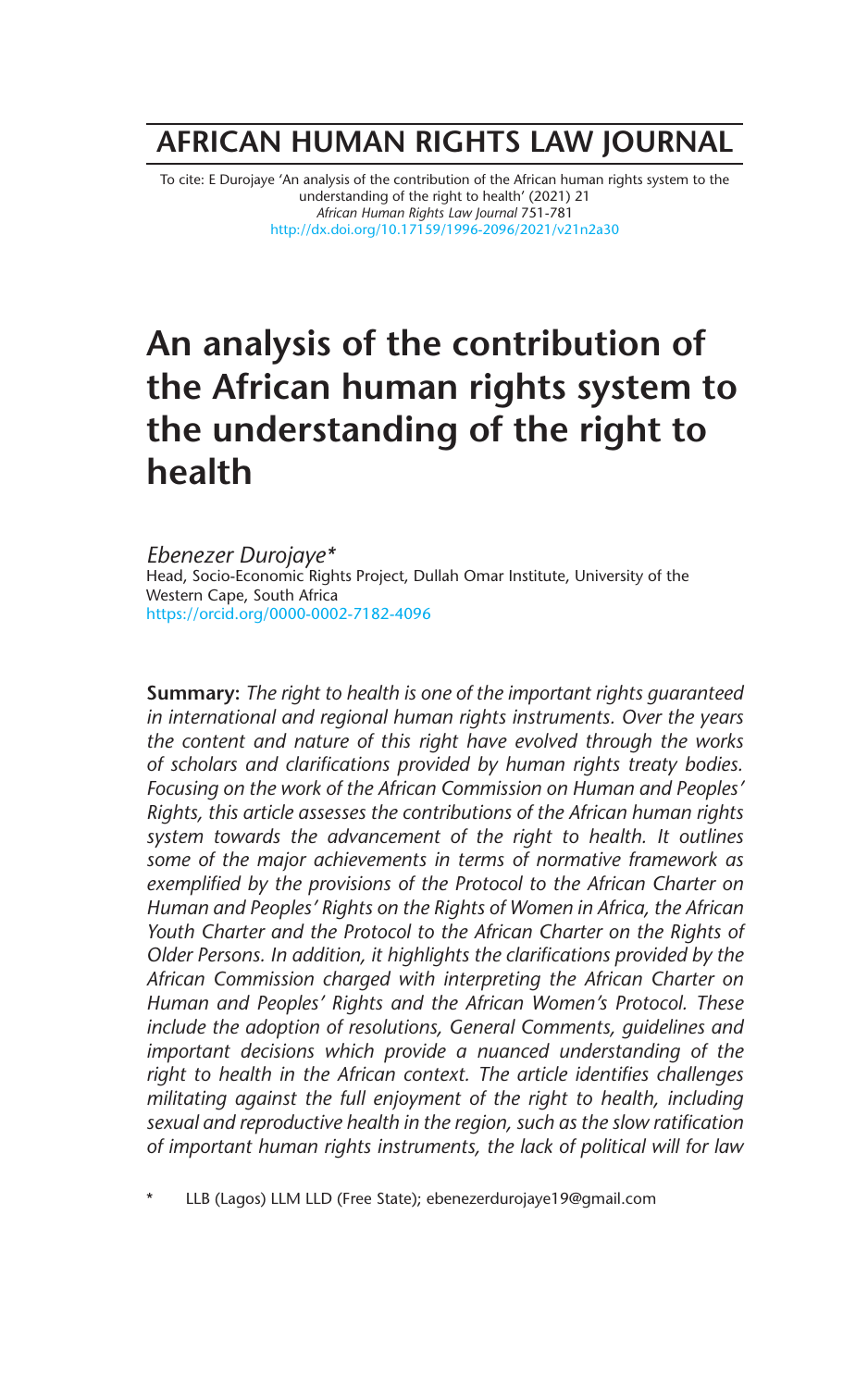*reforms, the failure to timeously submit state reports and interference*  with the work of the African Commission. The article concludes by calling *on African governments to exhibit political will in ensuring the effective implementation of the right to health at the national level.* 

**Key words:** *right to health; African human rights system; sexual and reproductive health and rights; African Commission on Human and Peoples' Rights*

## **1 Introduction**

It is my aspiration that health finally will be seen not as a blessing to be wished for, but as a human right to be fought for.

Kofi Annan1

The right to the highest attainable standard of physical and mental health, often regarded as the 'right to health', is one of the important rights recognised under international law. It is guaranteed in most international, regional and national documents. It was first recognised in article 55 of the UN Charter where it was noted that the international community shall promote a higher standard of living, including health.2 Since that time the right has evolved and has been given clarifications under international law.<sup>3</sup> It is not in doubt that the right is no longer mere wishful thinking but has become binding on states. The enjoyment of the right to health is crucial in realising other rights and in ensuring the well-being of individuals. Without good health, human beings are unable to function and perform their daily chores. In many parts of the world, millions of people struggle to live a dignified life, lack access to healthcare services, including life-saving medications, and contend with negative attitudes on the part of healthcare providers. The outbreak of pandemics such as Ebola, bird flu, SARS and COVID-19 is a reminder that we are all vulnerable and that there is a need to take a more holistic approach to preventing and treating diseases.<sup>4</sup> The disparity between wealthy and poor nations often contributes to challenges relating to the realisation of the right to health in

2 United Nations *Charter of the United Nations*, 24 October 1945, 1 UNTS XVI.

<sup>1</sup> WHO *25 questions and answers on health and human rights* (2002).

<sup>3</sup> See eg UN Committee on Economic, Social and Cultural Rights (ESCR Committee) General Comment 14: The Right to the Highest Attainable Standard of Health (Art 12 of the Covenant) 11 August 2000, E/C12/2000/4. 4 See E Durojaye 'Between a rock and a hard place: (Un)balancing the public

health interventions and human rights protection in the COVID 19 era in South Africa' (2021) *International Journal of Human Rights*, https://doi.org/10.1080/13 642987.2021.1926238 (accessed 26 October 2021).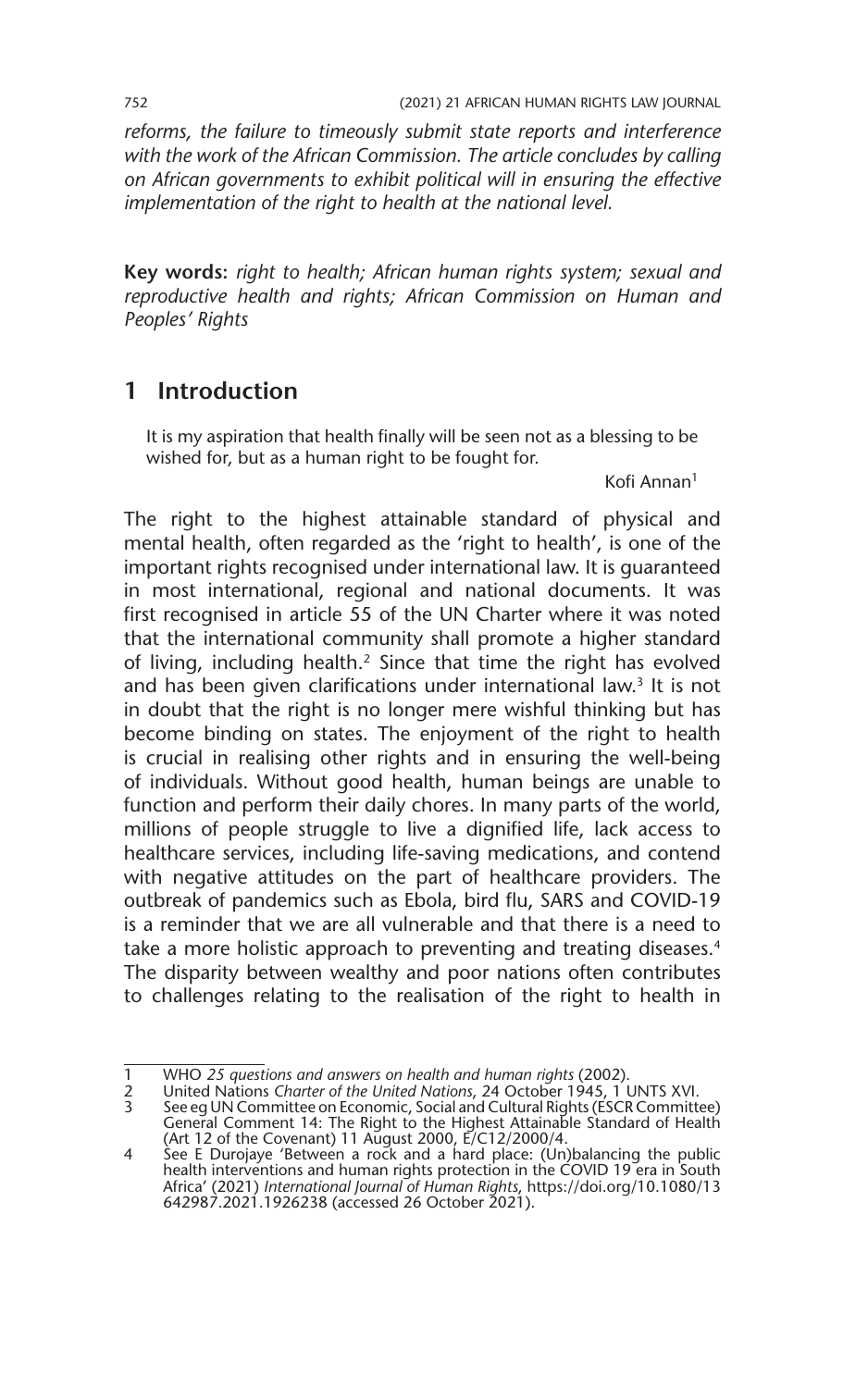developing countries. Africa would seem to have been worst affected by this development.<sup>5</sup> This manifests in various ways, including in the high maternal mortality rates; the prevalence of HIV; high rates of unsafe abortion and sexually-transmitted infections; and a high rate of mortality associated with non-communicable diseases. Africa remains one of the most unsafe places to give birth and access to health goods and services remains difficult.<sup>6</sup> This makes it imperative to address these challenges from a rights-based perspective.

While over the years the norms relating to the right to health have originated from the UN treaty-monitoring bodies, in recent times the African human rights system has made important contributions to our understanding of the right to health, including sexual and reproductive health and rights.<sup>7</sup> However, these contributions are hardly acknowledged at international law and sometimes completely ignored.

Against this backdrop, focusing on the work of the African Commission on Human and Peoples' Rights (African Commission), this article assesses the contributions of the African human rights system towards the advancement of the right to health. It outlines some of the major achievements in terms of normative framework and the clarifications provided by the African Commission – charged with interpreting the African Charter on Human and Peoples' Rights (African Charter) – and the Protocol to the African Charter on Human and Peoples' Rights on the Rights of Women in Africa (African Women's Protocol). It also points out some of the challenges militating against the full enjoyment of the right to health, including sexual and reproductive health in the region. It concludes by offering some recommendations for the way forward.

### **2 Normative framework**

After World War II and the horrendous killings and human rights abuses perpetrated by the Germans, the international community rallied to form the United Nations (UN) in 1945. The primary concern of the UN Charter was to ensure the promotion and protection of human rights by all member states to the body.<sup>8</sup> In furtherance of this, article 55 of the Charter provides that states should strive towards ensuring

<sup>5</sup> L Forman 'The evolution of the right to health in the shadow of COVID-19' (2020) 22 *Health and Human Rights* 375*.*

<sup>6</sup> WHO et al *Trends in maternal mortality: 2000 to 2017: Estimates* (2019).

<sup>7</sup> See E Durojaye et al *(*eds) *Advancing sexual and reproductive health and rights in Africa: Constraints and opportunities* (2021) 5-9.

<sup>8</sup> As above.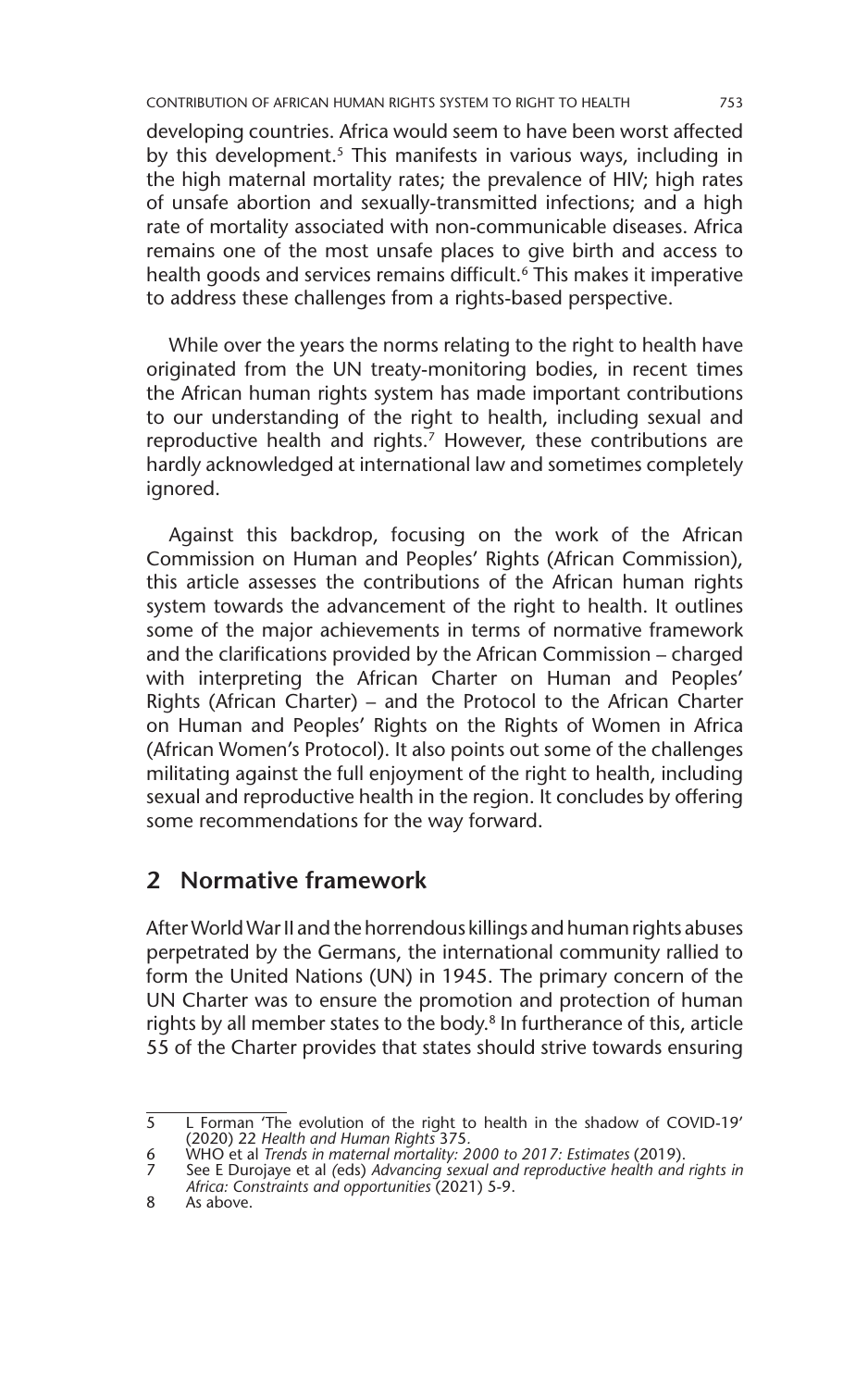availability of health for all.<sup>9</sup> In 1946 the World Health Organisation (WHO) in the Preamble to its constitution noted that health is a fundamental right of all and defines health as the 'state of complete well-being and not mere freedom from infirmities'.<sup>10</sup> Subsequently, in 1948 the UN adopted its first human rights instrument, the Universal Declaration of Human Rights (Universal Declaration).<sup>11</sup> This was a very important document in the sense that it guarantees both civil and political rights and economic, social and cultural rights. Article 25 of the Universal Declaration recognises the right to an adequate standard of living, including food, water and health for all individuals.12 While the Universal Declaration is not a binding instrument by any standard, it has remained influential in the drafting of most constitutions of the world. In fact, some commentators have argued that the norms in the Universal Declaration have attained the status of customary international law.13

Perhaps the most authoritative provisions on the right to health at the UN is article 12 of the International Covenant on Economic, Social and Cultural Rights (ICESCR). This Covenant recognises the right to the highest attainable standard of physical and mental health. This detailed provision further recognises the right to social determinants of health.14 Other international human rights instruments, such as the Convention on the Elimination of All Forms of Discrimination against Women (CEDAW),<sup>15</sup> the Convention on the Rights of the Child (CRC)<sup>16</sup> and the Convention on the Rights of Persons with Disabilities (CRPD)<sup>17</sup> contain provisions in relation to the right to health of specific groups. They require that states should guarantee the right to the highest attainable standard of physical and mental health to everyone.

<sup>9</sup> As above.<br>10 Preamble

Preamble to the Constitution of the WHO as adopted by the International Health Conference, New York, 19-22 June 1946.

<sup>11</sup> UN General Assembly Universal Declaration of Human Rights 10 December 1948, 217 A (III).

<sup>12</sup> As above.<br>13 See H Ha

<sup>13</sup> See H Hannum 'The UDHR in national and international law' (1998) 3 *Health and Human Rights* 147.

<sup>14</sup> International Covenant on Economic, Social and Cultural Rights adopted 16 December 1966, Preamble, GA Res 2200A (XXI) UN GAOR, Supp 16, UN Doc A/6316 (1966) entered into force 2 September 1990.

<sup>15</sup> Convention on the Elimination of All Forms of Discrimination against Women adopted 18 December 1979 GA Res 34/180, UN GAOR, 34th session, Supp 46 193, UN Doc A/34/46, UNTS 13 entered into force 3 September 1981 art 12.

<sup>16</sup> Convention on the Rights of the Child (CRC) adopted 20 November 1989, GA Res 44/25, annex, UN GAOR 44th session, Supp 49, UN Doc A/44/49 (1989) *e*ntered into force 2 September 1990 art 24.

<sup>17</sup> Convention on the Rights of Persons with Disabilities adopted 13 December 2006, GA Res A/RES/61/106, UN GAOR, 61st session UN Doc A/61/6111 entered into force 3 May 2008 (CRPD) art 25.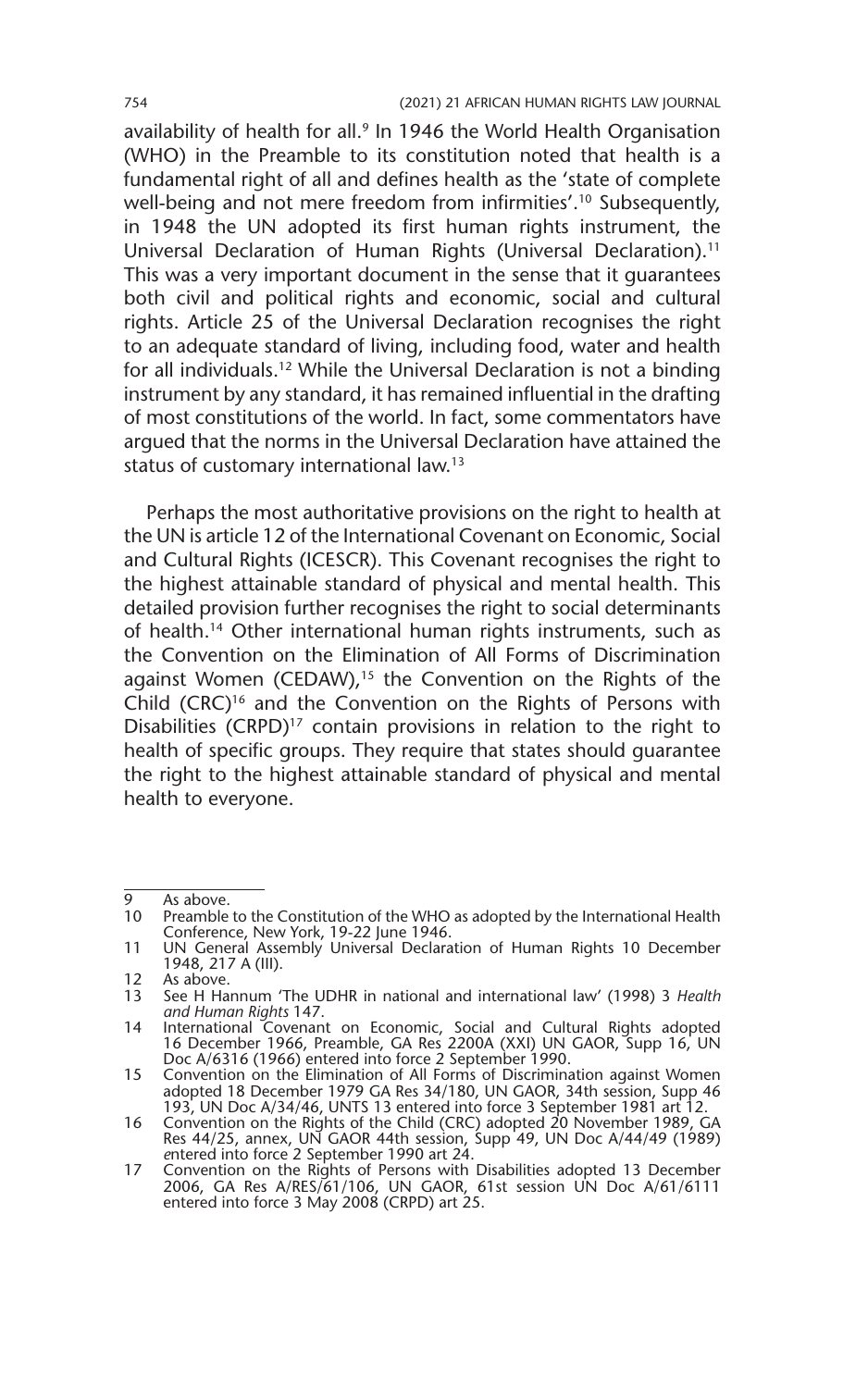The Committee on Economic, Social and Cultural Rights (ESCR Committee), responsible for monitoring the implementation of ICESCR, issued General Comment 14 to clarify the implications of the right to health guaranteed in article 12.18 According to the Committee, the right to health should not be interpreted to mean the right to be healthy but rather an obligation on states to ensure access to healthcare services for all.<sup>19</sup> It further explains that the essential elements of the right to health are freedoms and entitlements. The term 'freedoms' implies that no treatment should be conducted on an individual without informed consent, while 'entitlement' means that every individual should have access to health goods and services.<sup>20</sup> The ESCR Committee further identified the essential elements of the right to health to include availability, accessibility, acceptability and quality.21 States are to ensure that healthcare services are to be available, accessible, acceptable and of good quality. This is often referred to as the '3As and Q'.

It should be noted that the ESCR Committee has adopted the minimum core content of the right to health to include access to healthcare services without discrimination, access to housing, food, and essential medicines. It urges states to work with civil society groups with a view to adopting indicators to monitor the state's obligations to realise the right to health under the Covenant.<sup>22</sup> The essence of the minimum core is to emphasis the point that some aspects of the right to health are not subject to progressive realisation. Further, the Committee has noted that states have the obligations to respect, protect and fulfil the right to health. It explains that respecting the right to health implies that states, through their actions or omissions, do not interfere with the enjoyment of the right to health.23 Thus, states should not adopt laws or policies that make it difficult for individuals, especially vulnerable groups, to enjoy access to healthcare services. The obligation to protect requires states to ensure that the activities of third parties do not undermine the eniovment of the right to health of their people, while the obligation to fulfil requires states to take necessary measures, including budgetary, judicial, legislative and administrative, towards the realisation of the right to health. $^{24}$ 

<sup>18</sup> General Comment 14 (n 3).<br>19 As above.

<sup>19</sup> As above.<br>20 As above.

<sup>20</sup> As above.<br>21 General C

<sup>21</sup> General Comment 14 (n 3) para 12.<br>22 General Comment 14 para 36.

<sup>22</sup> General Comment 14 para 36.<br>23 As above.

<sup>23</sup> As above.<br>24 As above As above.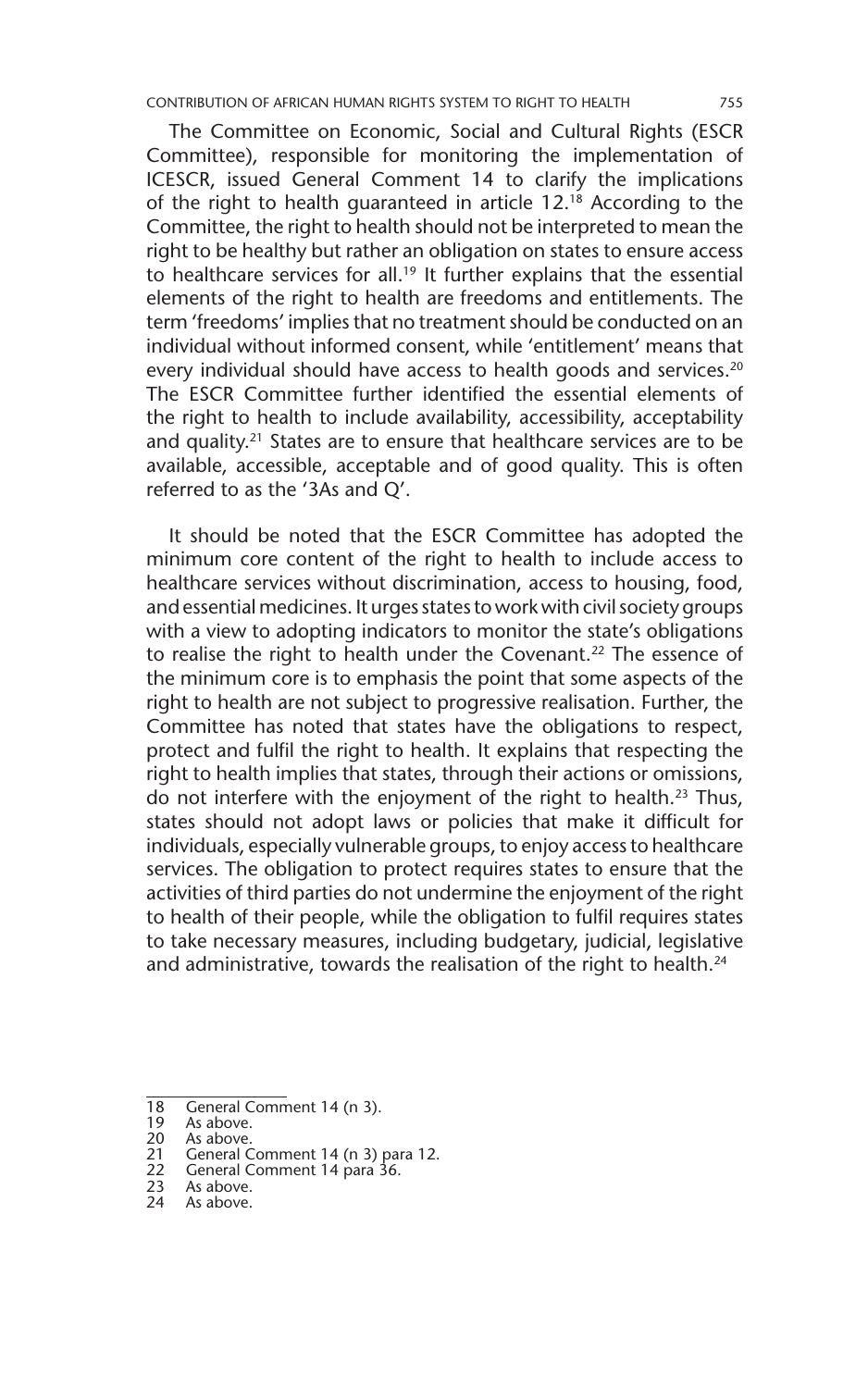In 2016 the ESCR Committee adopted General Comment 22 on the right to sexual and reproductive health.<sup>25</sup> According to the Committee, the right to sexual and reproductive health is an integral part of the right to the highest attainable standard of physical and mental health.26 It explains that states are obligated to ensure available, accessible, acceptable, and quality access to sexual and reproductive health services for all, especially vulnerable and marginalised groups.27

In addition to the clarification provided by the ESCR Committee, other human rights bodies, such as the CEDAW Committee, the Committee on the Rights of the Child and the Human Rights Committee have made clarifications regarding the nature of the right to health. In its General Recommendation 24 on women and health<sup>28</sup> the CEDAW Committee explains that states have obligations to ensure access to healthcare services to women on an equal basis with men. It further notes that a failure to ensure access to healthcare services specifically needed by women will constitute discrimination under the Convention.29 The Committee enjoins states to allocate resources and train healthcare providers to guarantee access to healthcare services specifically needed by women.<sup>30</sup> It further notes that states should provide redress for women that have experienced violations of their rights in the healthcare setting.<sup>31</sup>

The CRC Committee has explained in its General Comment 15 that states should adopt a holistic approach, including respect for the general principles of children's rights to ensure unhindered access to healthcare services for children.32 The Committee further emphasises the role of non-sate actors in respecting the right to health of children. In some of its other General Comments, the Committee has made important observations that are crucial for the realisation of the right to health for adolescents. These include

<sup>25</sup> ESCR Committee General Comment 22 (2016) on the right to sexual and reproductive health (art 12 ICESCR).

<sup>26</sup> As above.<br>27 As above. 27 As above.

<sup>28</sup> CEDAW Committee General Recommendation 24: Art 12 of the Convention (Women and Health) 1999, A/54/38.

<sup>29</sup> Às above.<br>30 As above.

<sup>30</sup> As above.<br>31 As above. As above.

<sup>32</sup> CRC Committee General Comment 15 (2013) on the right of the child to the enjoyment of the highest attainable standard of health (art 24) 17 April 2013, CRC/C/GC/15.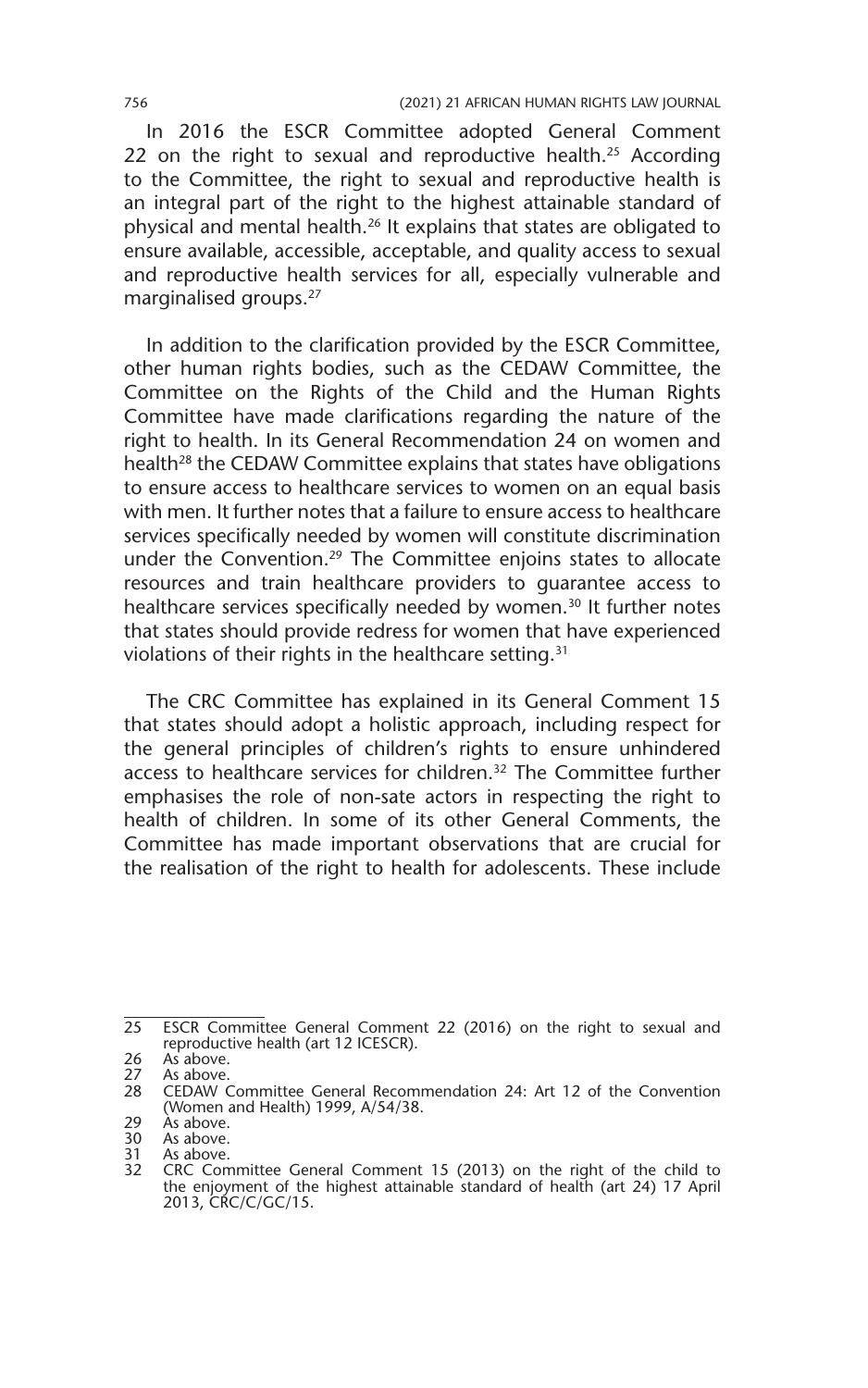CONTRIBUTION OF AFRICAN HUMAN RIGHTS SYSTEM TO RIGHT TO HEALTH 757

General Comments 3 on HIV/AIDS.<sup>33</sup> 4 on adolescents' health<sup>34</sup> and 13 on violence against children.<sup>35</sup>

While the provisions of the International Covenant on Civil and Political Rights (ICCPR) do not specifically guarantee the right to health, the Human Rights Committee has explained in General Comments  $6^{36}$  and  $36^{37}$  on the right to life that states have the obligation to prevent the loss of lives, including deaths associated with unsafe abortion, and to promote maternal health.

The work of the special mechanisms of the UN has equally played an important role in clarifying the meaning of the right to health. In 2000 the UN created the position of Special Rapporteur on the Right to Highest Attainable Standard of Health. Since that time the Special Rapporteur has played a key role in providing clarifications on the understanding of the right to health. Some of the reports of the Special Rapporteur have addressed important issues relating to the understanding of the right to health.<sup>38</sup> The work of the Special Rapporteur has given more visibility to the right to health and further consolidated the point that this right is not merely an aspiration but rather an enforceable right.

It should also be acknowledged that over the years the understanding of the right to health has emerged through consensus statements, declarations and other works. Thus, the decisions reached at the International Conference on Population and Development, Cairo, Egypt, in 1994 and the Fourth World Conference on Women in Beijing, China, in 1995 all contain important affirmations relating to the right to health, including the sexual and reproductive health rights of women and girls.

These developments at the international level with regard to the right to health are crucial for the realisation of the right at the national

<sup>33</sup> CRC Committee General Comment 3 (2003): HIV/AIDS and the rights of the child 17 March 2003, CRC/GC/2003/3.

<sup>34</sup> CRC Committee General Comment 4 (2003): Adolescent health and development in the context of the Convention on the Rights of the Child, 1 July 2003, CRC/GC/2003/4.

<sup>35</sup> CRC Committee General Comment 13 (2011): The right of the child to freedom from all forms of violence, 18 April 2011, CRC/C/GC/13.

<sup>36</sup> Human Rights Committee General Comment 6, art 6 (Right to life) 16th session 1982, Compilation of General Comments and General Recommendations Adopted by Human Rights Treaty Bodies 176 paras 3, 5 UN Doc HRI/GEN/I/

Rev.9 (Vol I) (2008).<br>37 Human Rights Committee General Comment 36, art 6 (Right to life) 3 September<br>2019, CCPR/C/GC/35.

<sup>38</sup> For the reports of the UN Special Rapporteur on Health, see https://www.ohchr. org/en/issues/health/pages/srrighthealthindex.aspx (accessed 26 October 2021).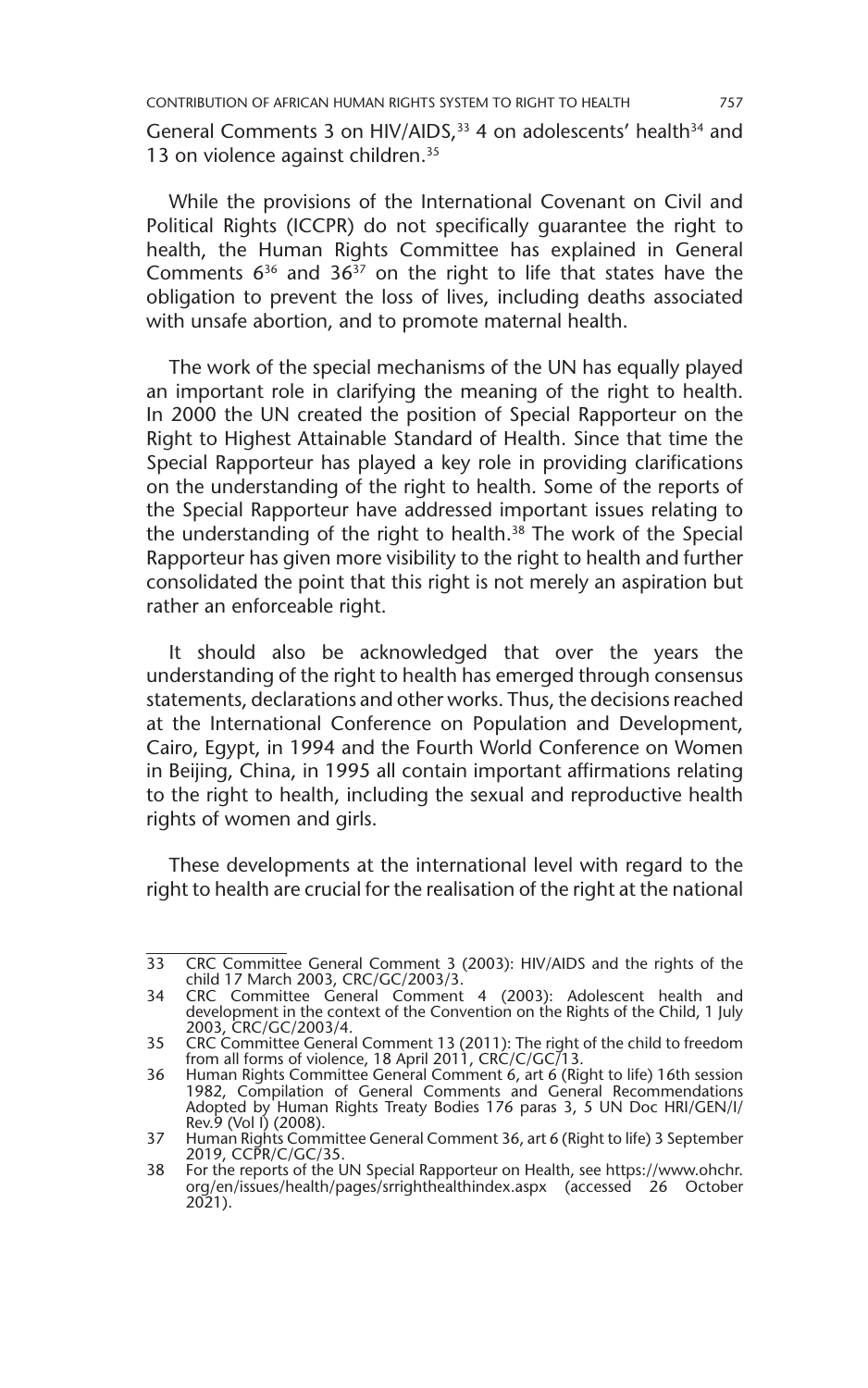level. The norms and standards serve as important benchmarks to assess the performance of states in their commitments to realise the right to health at the national level. Yamin argues that framing health as a right makes it imperative for states to address health-related issues as a matter of social justice. $39$  It equally enables states to consider the allocation of resources towards realising this right for all, especially vulnerable and marginalised groups.<sup>40</sup> More importantly, the framework at the international level requires states to address discrimination and existing inequality in the realisation of the right to health at the national level.

At the regional level, the right to health is guaranteed in article 11 of the European Social Charter; $41$  article 10 of the Protocol to the Inter-American Convention;<sup>42</sup> article 16 of the African Charter;<sup>43</sup> article 14 of the African Charter on the Rights and Welfare of the Child (African Children's Charter);<sup>44</sup> and article 14 of the African Women's Protocol.45 The African Commission has attempted to clarify the provisions of the right to health in the African Charter and the African Women's Protocol through its decisions,<sup>46</sup> resolutions<sup>47</sup> and General Comments.48 These clarifications are discussed in detail below.

Over the years the right to health has increasingly gained recognition at the national level. A study by Heymann et al has shown that approximately 191 member countries of the UN have provisions on the right to health in their constitutions.<sup>49</sup> After reviewing the

<sup>39</sup> AE Yamin 'The right to health under international law and its relevance to the United States (2005) 95 *American Journal of Public Health* 1156-1161.

<sup>40</sup> As above.<br>41 Council o

<sup>41</sup> Council of Europe, European Social Charter, 18 October 1961, ETS 35.

<sup>42</sup> Organization of American States (OAS) Additional Protocol to the American Convention on Human Rights in the Area of Economic, Social and Cultural Rights (Protocol of San Salvador) 16 November 1999 A-52.

<sup>43</sup> African Charter on Human and Peoples' Rights adopted by the Organisation of African Union (OAU) in 1981, entered into force on 21 October 1986.

<sup>44</sup> African Charter on the Rights and Welfare of the Child adopted 11 July 1990 art 5, OAU Doc CAB/LEG/24.9/49 entered into force 29 November 1999 (African Children's Charter).

<sup>45</sup> Protocol to the African Charter on Human and Peoples' Rights on the Rights of Women in Africa adopted by the AU in 2003 entered into force 27 November 2005 (African Women's Protocol).

<sup>46</sup> See, eg, *Purohit & Another v The Gambia* (2003) AHRLR 96 (ACHPR 2003); *Social and Economic Rights Action Centre (SERAC) & Another v Nigeria* (2001) AHRLR 60 (ACHPR 2001); *International Pen & Others (on behalf of Saro-Wiwa) v Nigeria* (2000) AHRLR 212 (ACHPR 1998)*.*

<sup>47</sup> See, eg, Resolution on Access to Medicines adopted 2008; Resolution on Maternal Mortality; Resolution 265 on Involuntary Sterilisation; and Human Rights and Resolution 275 on Violence Against Persons Based on Gender Identity or Sexual Orientation.

<sup>48</sup> See General Comment 1 on arts 14(1)(d) and (e) of the African Women's Protocol; see also General Comment 2 on art 14(2).

<sup>49</sup> J Heymann et al 'Constitutional rights to health, public health and medical care: The status of health protections in 191 countries' (2013) 8 *Global Public Health*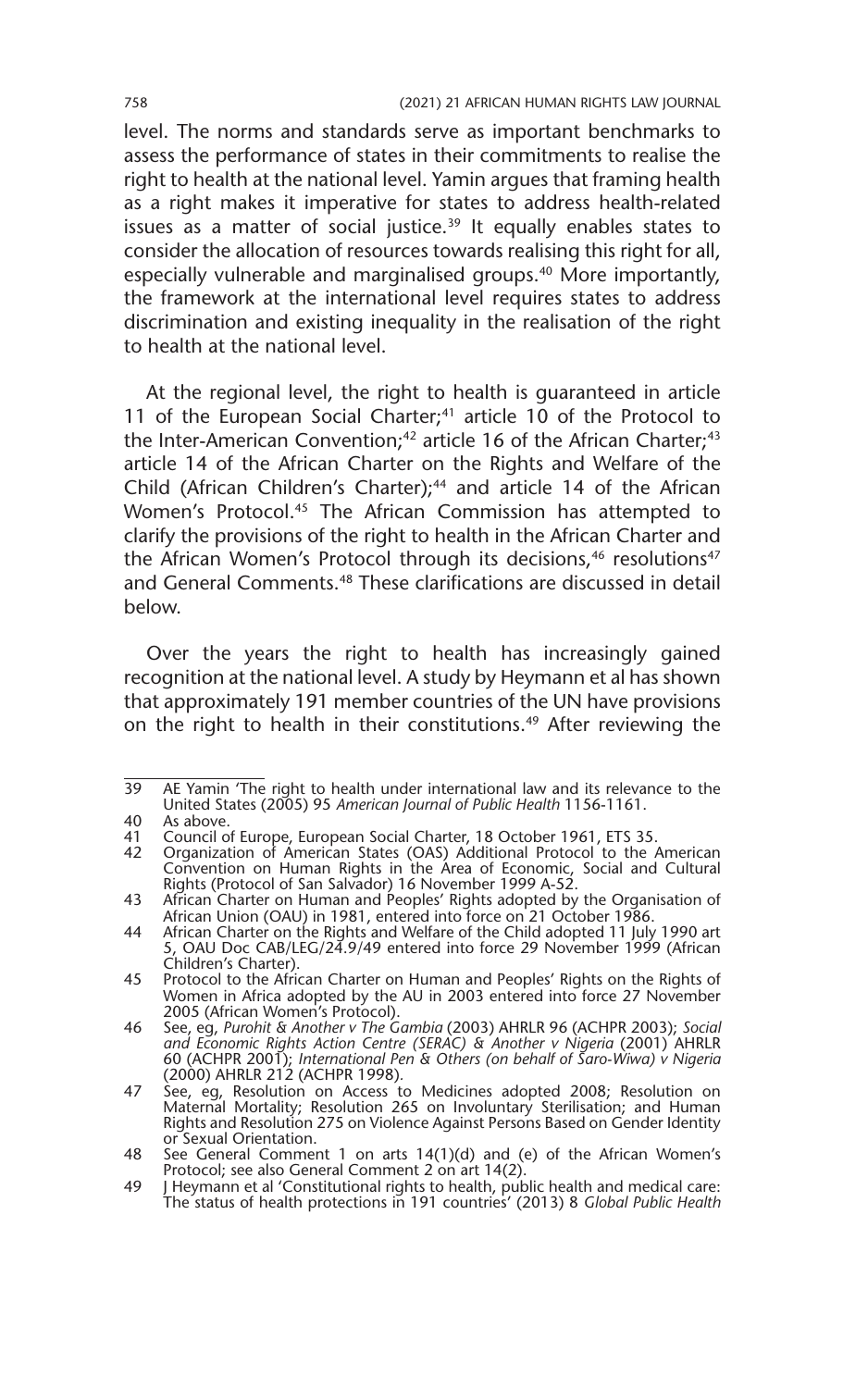constitutions of member states of the UN between 2007 and 2011, the study came to the conclusion that 'seventy-three UN member countries (38 per cent) guaranteed the right to medical care services, while 27 (14 per cent) aspired to protect this right in 2011'.<sup>50</sup> The authors further note that 'while only 33 per cent of the constitutions adopted prior to 1970 addressed at least one health right, 60 per cent of those introduced between 1970 and 1979 included the right to health, public health and/or medical care'.51 In addition, threequarters of the constitutions introduced in the 1980s, and 94 per cent of those adopted in the 1990s, protected at least one of these rights.52 Only one of the 33 constitutions adopted between 2000 and 2011 did not protect at least one health right.<sup>53</sup>

Despite the various norms and standards on the right to health, commentators have not spared the ink in criticising this right. It has been argued that the right to health remains vague, ambiguous, and difficult to enforce.<sup>54</sup> This is more so given that the right to health forms part of socio-economic rights, which have remained the subject of debate and controversy among states.

#### **3 Contributions of the African human rights system**

As the title of this article indicates, the focus here is to highlight the important contributions the African human rights system has made to the advancement of the right to health. It needs to be clarified at this stage that while the title refers to the African human rights system, most of the discussion here will revolve around the work of the African Commission. This is because the African Commission is the oldest human rights body in the region with extensive experience in interpreting the right to health. Where necessary, appropriate references will be made to the work of the African Committee of Experts on the Rights and Welfare of the Child (African Children's Committee) and the African Court on Human and Peoples' Rights (African Court). The analysis here will be done by examining the normative framework on the right to health, interpretative guidance provided and the jurisprudence of the relevant regional human rights bodies

<sup>639.</sup>  50 Heymann et al (n 49) 650.

<sup>51</sup> As above.<br>52 As above.

<sup>52</sup> As above.<br>53 As above.

<sup>53</sup> As above.<br>54 See, eq.

<sup>54</sup> See, eg, JP Ruger 'Toward a theory of a right to health: Capability and incompletely theorised agreements' (2006) 18 *Yale Journal of Law and the Humanity* 3; A Buchanan 'The right to a decent minimum health care' (1984) 13 *Philosophy and Public Affairs* 55.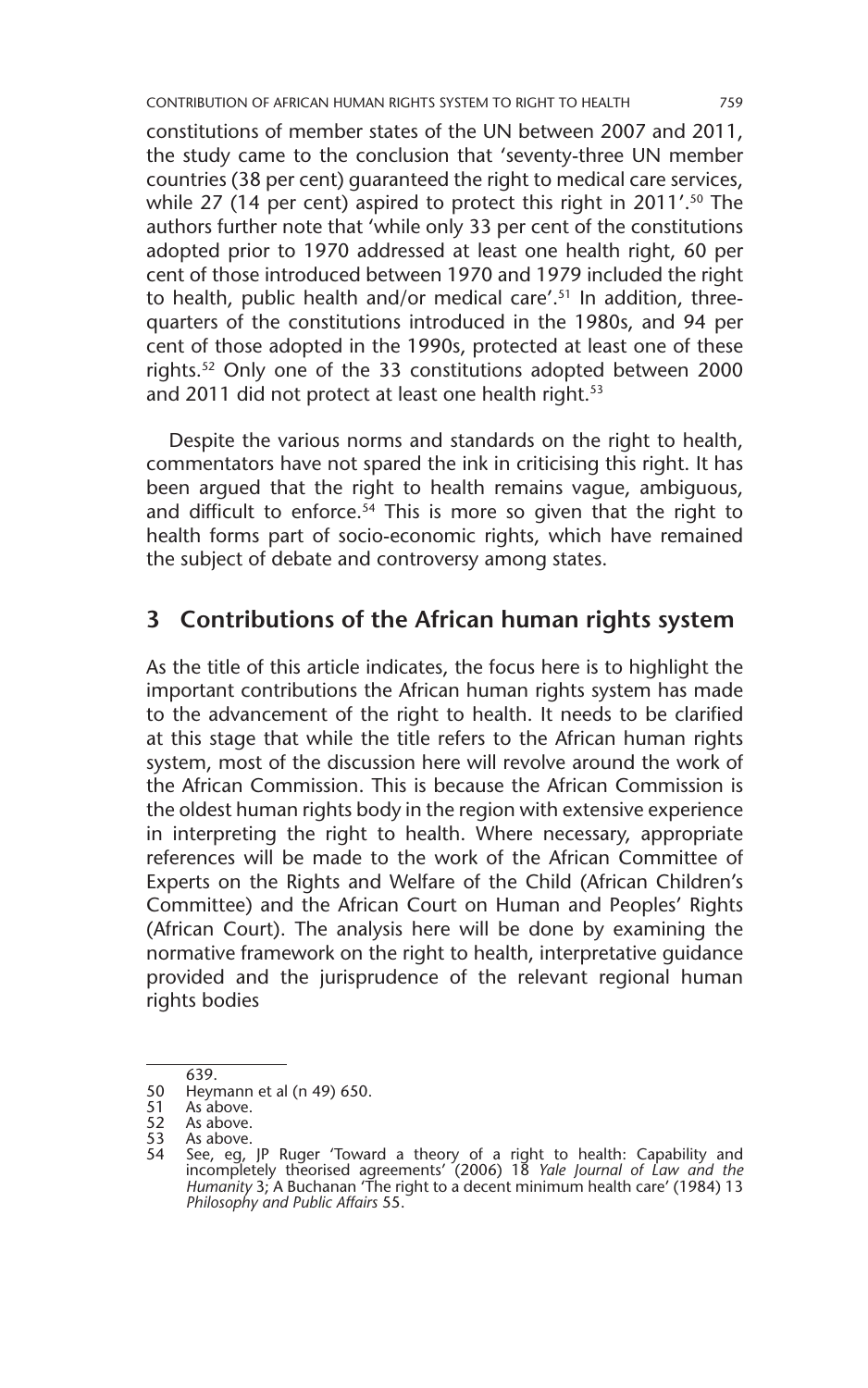#### **3.1 Normative framework**

As discussed above, the UN human rights instruments have served as the pace setter for the conceptualisation of the right to health. Article 12 of ICESCR contains an authoritative provision on the right to health which has been replicated in almost all other regional human rights instruments, including the African Charter. While the provision of article 12 of ICESCR may be said to be authoritative, the provision of article 14 of the African Women's Protocol can be regarded as ground-breaking in a number of ways.<sup>55</sup> Article 14 of the Women's Protocol, which entered into force in 2005, provides as follows:

- 1 States Parties shall ensure that the right to health of women, including sexual and reproductive health is respected and promoted. This includes:
	- (a) the right to control their fertility;
	- (b) the right to decide whether to have children, the number of children and the spacing of children;
	- (c) the right to choose any method of contraception;
	- (d) the right to self-protection and to be protected against sexually transmitted infections, including HIV/AIDS;
	- (e) the right to be informed of one's health status and on the health status of one's partner, particularly if affected with sexually transmitted infections, including HIV/AIDS, in accordance with internationally recognised standards and best practices;
	- (f) the right to have family planning education.
- 2 States Parties shall take all appropriate measures to:
	- (a) provide adequate, affordable and accessible health services, including information, education and communication programmes to women especially those in rural areas;
	- (b) establish and strengthen existing pre-natal, delivery and post-natal health and nutritional services for women during pregnancy and while they are breast-feeding;
	- (c) protect the reproductive rights of women by authorising medical abortion in cases of sexual assault, rape, incest, and where the continued pregnancy endangers the mental and physical health of the mother or the life of the mother or the foetus.

Article 14 of the African Women's Protocol stands out compared to the provisions on the right to health in UN human rights instruments. Indeed, it can be argued that it not only consolidates the recognition of the right to health but also expands its content. For instance, the provision in article 14(2)(c) is unique and bold in the sense that it is the first time in any human rights instrument that a woman's right

<sup>55</sup> African Women's Protocol (n 45).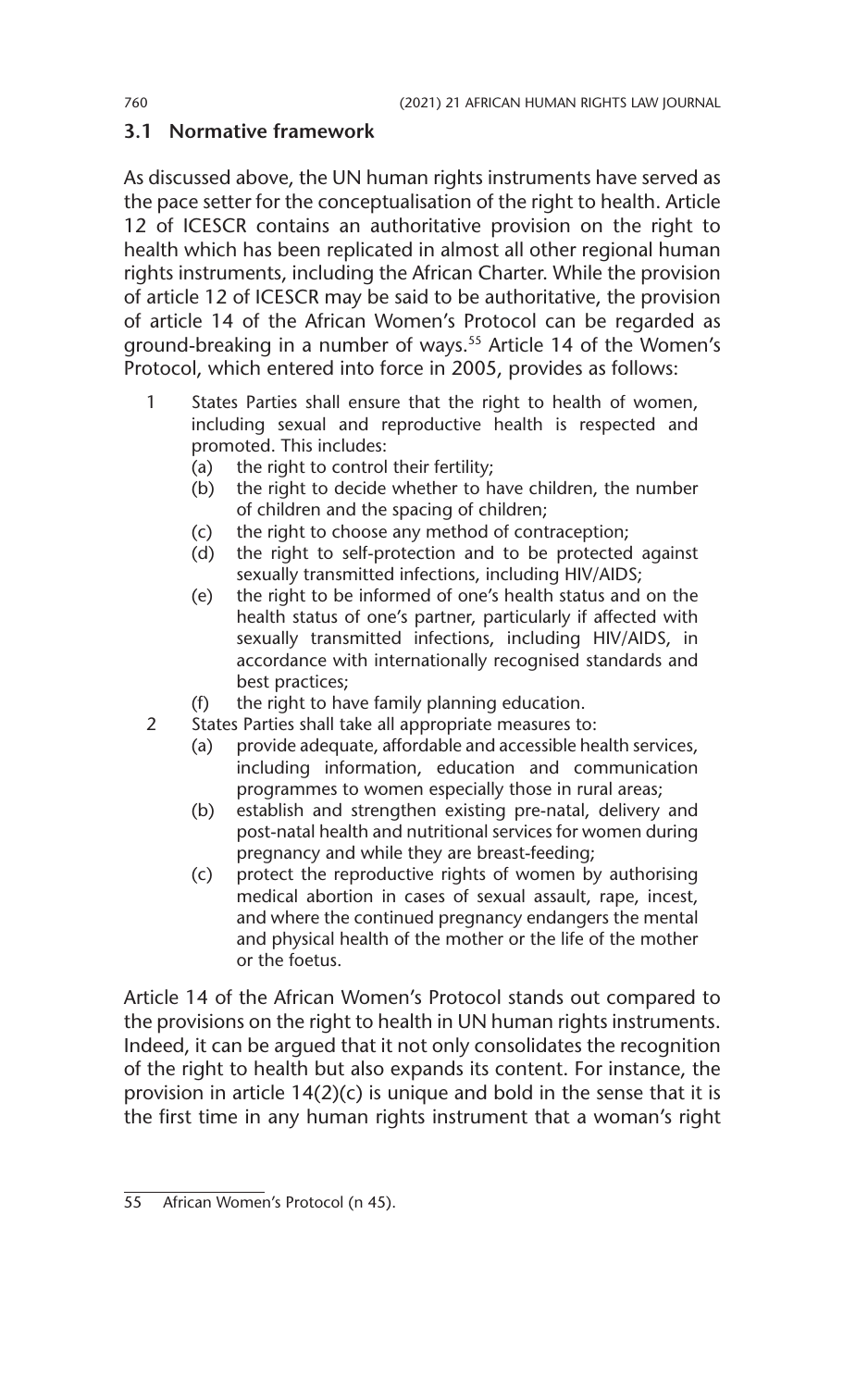to safe abortion on certain grounds is recognised. Not even CEDAW contains any provision on abortion. As should be noted, abortion is a very controversial issue and often elicits emotional, religious and cultural sentiments whenever it is discussed at any forum. Moreover, unsafe abortion accounts for most of the maternal deaths in the world, especially in Africa.<sup>56</sup> Efforts at recognising women's rights to abortion at international forums have remained difficult due to religious and cultural reasons. The nearest to addressing this issue was the compromise reached during the International Conference on Population and Development (ICPD) in 1994, where it was noted that a woman may be allowed to undergo abortion if the national law so permits.<sup>57</sup> Given that many countries in the world still maintain restrictive abortion laws, this compromise does not in the true sense improve the situation of many women in need of safe abortion worldwide. Besides, the consensus statement creates no obligation on states to take decisive measures towards liberalising abortion. It, therefore, is a bold move by the drafters of the Protocol to recognise the rights of women in Africa to safe abortion.

Ngwena has argued that ensuring access to safe abortion services, which includes repealing restrictive laws and policies on abortion, will go a long way in addressing inequality in healthcare services and ultimately promote women's rights to reproductive health.<sup>58</sup> He has suggested reforms of abortion laws in Africa to prevent needless deaths often associated with unsafe abortion. More importantly, he has argued that the enjoyment of the right to healthcare services, including reproductive health care, obligates African governments to take women's rights seriously by ending deaths occasioned by unsafe abortion.<sup>59</sup> This will be consistent with the substantive equality approach envisaged by the African Women's Protocol.

The second point that needs to be made regarding the normative framework is that the African Women's Protocol is also the first human rights instrument to specifically protect women's rights in the context of HIV. Articles 14(1)(d) and (e) recognise the rights of women to be protected from sexually-transmitted infections, including HIV, and the right to know one's partner HIV status. The HIV pandemic has since the 1990s impacted negatively on many

<sup>56</sup> WHO 'Preventing unsafe abortion', https://www.who.int/news-room/factsheets/detail/preventing-unsafe-abortion (accessed 27 October 2021).

<sup>57</sup> International Conference on Population and Development, Cairo, Egypt, September 1994.

<sup>58</sup> C Ngwena 'Inscribing abortion as a human right: Significance of the Protocol on the Rights of Women in Africa' (2010) 32 *Human Rights Quarterly* 783.

<sup>59</sup> C Ngwena et al 'Human rights advances in women's reproductive health in Africa' (2015) 129 *International Journal of Gynaecology and Obstetrics* 184.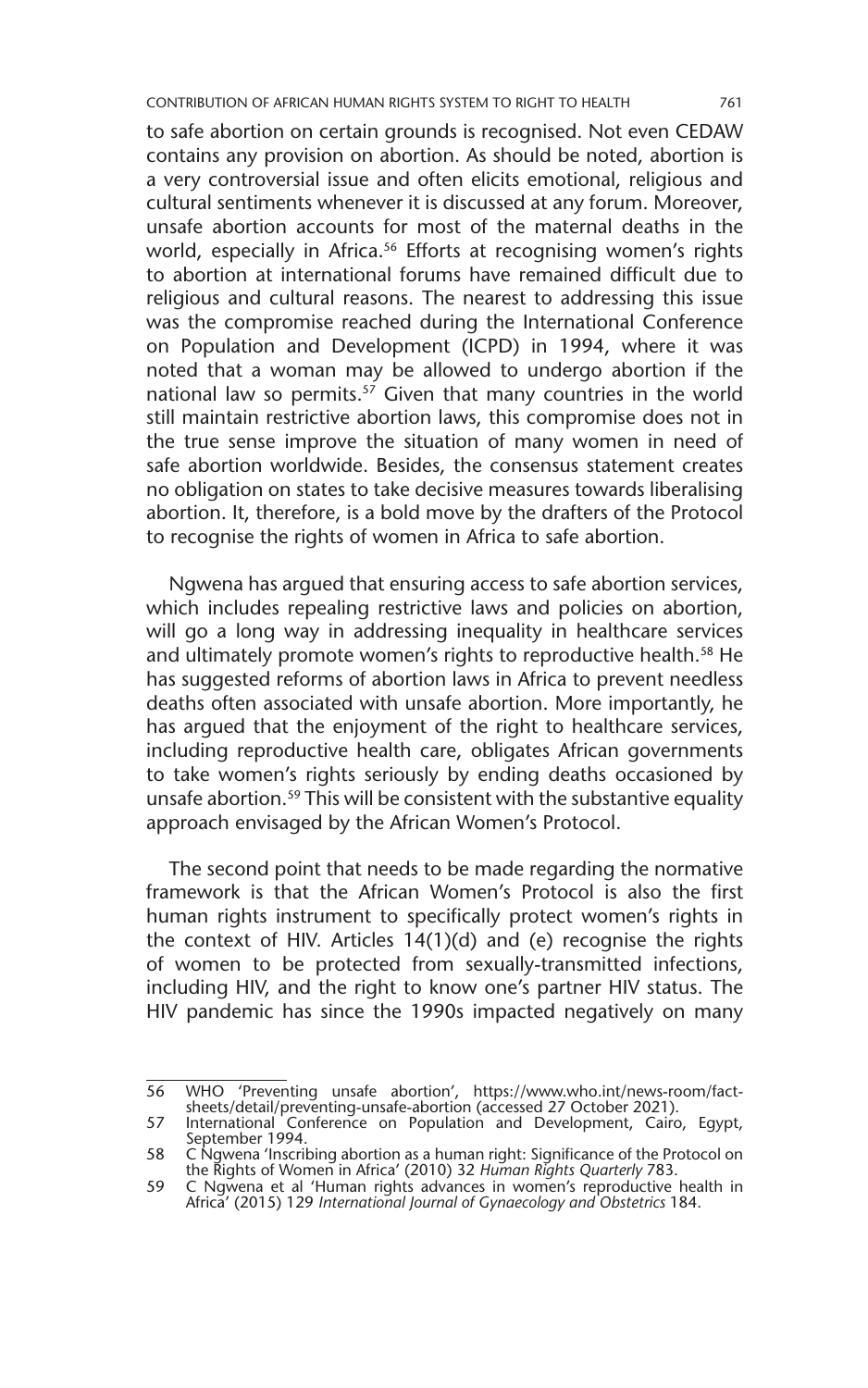lives in Africa. It therefore was a thoughtful decision that the drafters of the Protocol included a provision to protect women in the context of HIV. This is the first time any human rights instrument would recognise the human rights challenge posed by HIV. It is a pragmatic response to the high prevalence of the epidemic in the region. It has been argued that this provision is a pragmatic response to the peculiar challenges women face in Africa with regard to the burden of HIV/AIDS.<sup>60</sup>

Third, while CEDAW does refer to the rights of women to decide freely and responsibly on the number and spacing of their children, article 14 of the African Women's Protocol is more emphatic in recognising the right to sexual and reproductive health of women. As noted above, article 14 provides that the right to health, including the sexual and reproductive health of women, shall be respected and protected. It proceeds to list the various sexual and reproductive health issues to be protected. These include access to contraception, sexuality education, and determining the timing and number of children. This is a bold statement for a continent often referred to as conservative.

Fourth, article 14(2)(a) would seem to have codified the clarification provided by the ESCR Committee in General Comment 14 by urging states to ensure 'adequate, affordable and accessible health services'.<sup>61</sup> This inclusion in a binding instrument such as the African Women's Protocol is important given the debate that often surrounds the legal effects of General Comments. The inclusion in article 14(2)(a) would seem to lay to rest any doubt about the need for African governments to effectively implement the availability, accessibility, acceptability, and quality (3As and Q) framework of the ESCR Committee.62 The African Commission has issued two important General Comments to clarify the provisions of article 14. These General Comments are discussed in detail below. The codification of the 3As and Q in the African Women's Protocol makes it imperative for African governments to ensure that the right to health, including the sexual and reproductive health rights of women, are effectively implemented at the national level. This requires the appropriate allocation of resources to ensure access to healthcare services required by women. Indeed, in some of its Concluding Observations to African states, the Commission has expressed concerns about poor infrastructure and shortages of healthcare providers in some African

<sup>60</sup> See, eg, RS Mukasa *The African Women's Protocol: Harnessing a potential force for positive change* (2009).

<sup>61</sup> General Comment 14 (n 3).

<sup>62</sup> As above.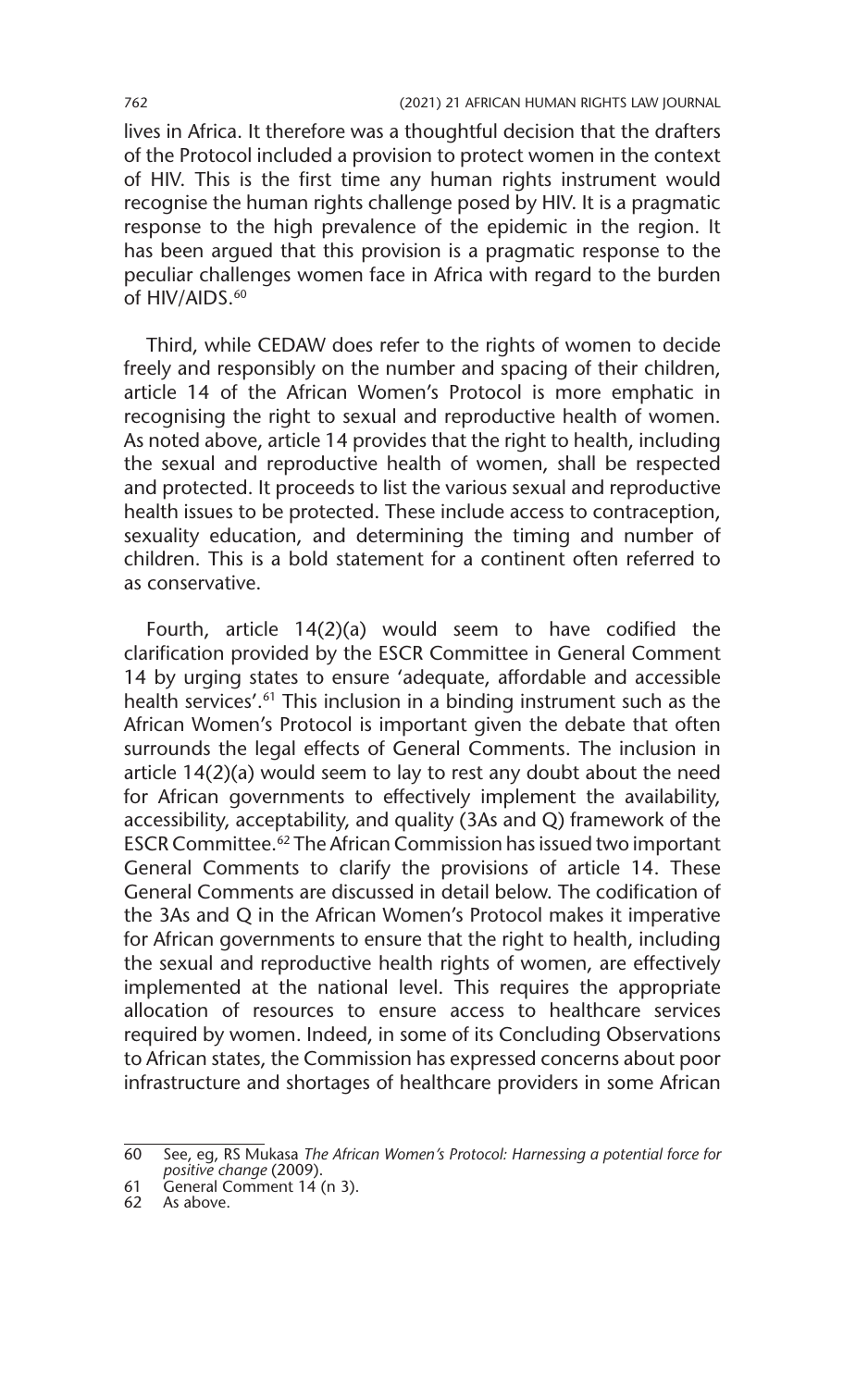countries.63 Thus, it has emphasised the need to ensure adequate allocation of resources to improve infrastructure in the healthcare sector.<sup>64</sup>

It should be noted that in interpreting article 14 of the African Women's Protocol, reference should be made to its other important provisions, such as articles 1 and 2 on the definition of nondiscrimination; article 3 on dignity; article 4 on violence; article 5 on harmful practices; and article 10(h) on committing resources to realise women's rights.<sup>65</sup> These other provisions will help to elucidate the nature of states' obligations in realising the right to health.

Aside from the African Women's Protocol, the African Youth Charter in article 16 also contains significant provisions relating to the rights to health of young people.<sup>66</sup> This is a unique instrument, which addresses the human rights of youths in the region. The need to address the rights of the youth might have arisen because a large percentage of the African population is made up of young people threatened by various health challenges, including HIV and teenage pregnancy. Thus, the African Youth Charter perhaps is the only human rights instrument dedicated to the youth, internationally. Article 16 of the Youth Charter contains a detailed provision guaranteeing the right to health of African youths. The provision addresses not only access to healthcare services, but also determinants of health as well as the challenges posed by non-communicable diseases in Africa. Drawing from the language of the African Children's Charter, article 16 provides that the right to physical, mental and spiritual health of young people shall be protected.<sup>67</sup> It further addresses peculiar challenges facing the well-being of the youth. These include obligating states to make available youth-friendly healthcare services; confidential counselling and testing for HIV; ensuring healthcare services for youths in rural areas; ensuring the provision of food for youths living with HIV; and addressing tobacco, drug and alcohol use among young people.<sup>68</sup>

<sup>63</sup> See, eg, Concluding Observations and Recommendations – Nigeria: 5th Periodic Report, 2011 – 2014 adopted at 57th ordinary session 4-18 November 2015 Banjul, The Gambia; see also Concluding Observations and Recommendations – Kenya: Combined 8th-11th Periodic Report, 2008-2014 adopted at 19th extraordinary session 16-25 February 2016, Banjul, The Gambia.

<sup>64</sup> As above.<br>65 See E Dur

See E Durojaye & N Murungi 'The African Women's Protocol and sexual rights' (2013) 7-8 *International Journal of Human Rights* 881.

<sup>66</sup> Adopted in Banjul, The Gambia on 2 July 2006, entered into force on 8 August 2009.

<sup>67</sup> As above.<br>68 As above.

As above.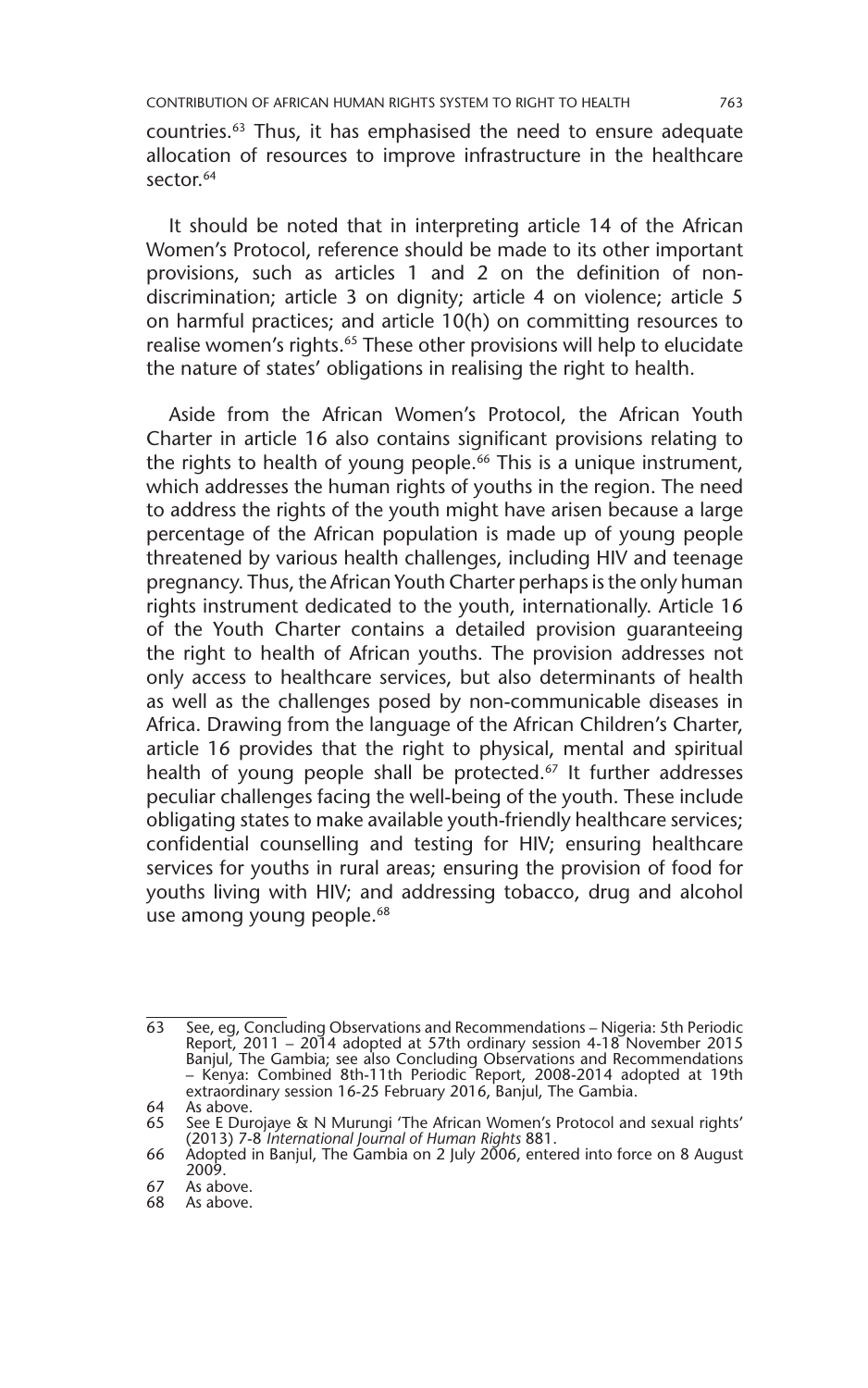The African Youth Charter indeed is a pace setter in holistically protecting the rights to health of young people. It serves as a good model for a comprehensive recognition of the right to health. It places obligations on African governments to address non-communicable diseases, which have become serious threats to many lives in the region. The WHO has noted that non-communicable diseases are the leading cause of death globally accounting for 41 million (71 per cent) of the world's 56 million deaths in 2016.<sup>69</sup> Furthermore, it is noted that approximately 15 per cent of non-communicable disease-related deaths occur prematurely (ages 30 to 70), while the burden of non-communicable diseases is disproportionately borne by low and middle-income countries, including Africa.<sup>70</sup> The WHO estimates that these deaths will increase by 17 per cent in 2025, with a 27 per cent increase from Africa.<sup>71</sup> It is also worth noting that in Mauritius, Namibia and Seychelles, non-communicable diseases cause over 50 per cent of all reported adult deaths.72 Whether or not this provision of the Youth Charter has been utilised by African governments is a different story entirely. It indeed is surprising that such an important provision in the African Youth Charter has not been put to effective use. This requires African governments to be alive to their obligations to protect the continent from the scourge of non-communicable diseases.

More recently the AU has adopted the Protocol to the African Charter on Human and Peoples' Rights on the Rights of Older Persons.<sup>73</sup> Although this Protocol is yet to enter into force, it nonetheless contains inspiring provisions on the right to health of older persons. The Protocol in article 15 guarantees the rights of older persons to healthcare services that meet their peculiar needs, to have access to health insurance and ensuring the inclusion of geriatrics and gerontology in the training of healthcare providers. This is a milestone in the recognition of the right to health of older persons. Nowhere else, either at the international or regional level, is such protection found. Therefore, the African human rights system should be applauded for taking a progressive step to address the health needs of older persons. Experience has shown that little attention has been given to the rights of older persons in many parts of the world, including in Africa.74 It therefore is a positive development that the

<sup>69</sup> WHO *Non-communicable diseases: Country profiles 2018* (2018).

<sup>70</sup> As above.<br>71 WHO 'Af

WHO 'Africa: Non-communicable diseases', https://www.who.int/nmh/ncdtools/who-regions-african/en/ (accessed 25 October 2021).<br>72 Yon-communicable diseases', https://www.afro.wl

https://www.afro.who.int/health-topics/ noncommunicable-diseases (accessed 25 October 2021).

<sup>73</sup> Adopted in 2016, yet to enter into force.

<sup>74</sup> See, eg, G Kelly et al '"They don't care about us": Older people's experiences of primary healthcare in Cape Town, South Africa' (2019) 19 *BMC Geriatrics* 98.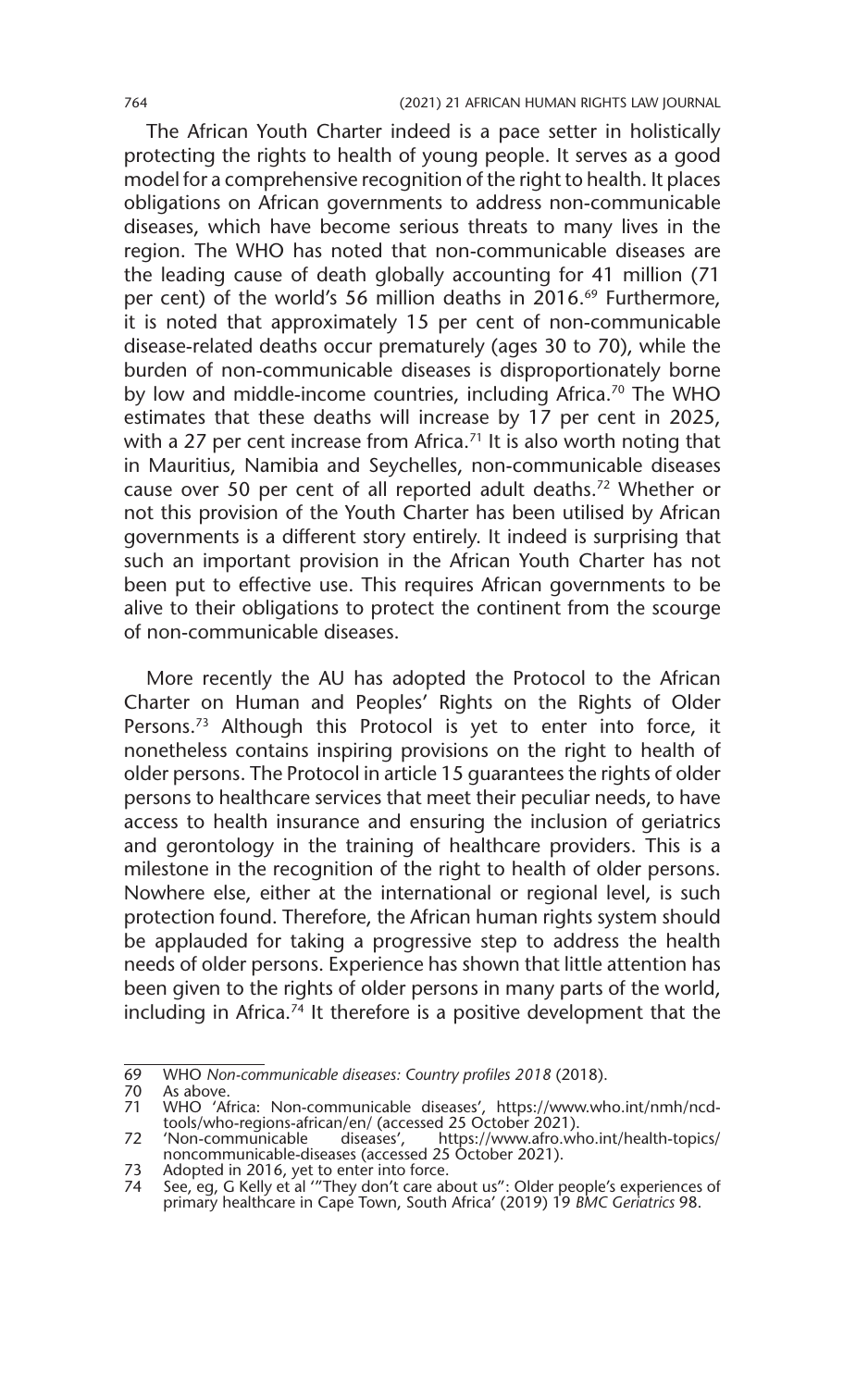AU took the lead by adopting a specific human rights instrument protecting the rights of older persons, in general, and their rights to health, specifically. This instrument provides a shining example for others to follow in the recognition of the rights of older persons.

#### **3.2 Interpretative guidance on the right to health through resolutions/General Comments/guidelines**

The African Commission is the body charged with the responsibility of overseeing the implementation of the African Charter and, for the time being, the African Women's Protocol. The African Commission was established in 1987 pursuant to article 30 of the African Charter. It has both promotional and protective mandates. The Commission usually consists of 11 members who are expected to have distinguished themselves in their field of endeavour. The members are to serve in their individual capacity through secret ballot election conducted by the Assembly of Heads of State of the AU. Article 45 of the African Charter empowers the Commission to provide interpretative guidance to the provisions of the African Charter and, by extension, the African Women's Protocol. Relying on this provision, the African Commission has adopted important resolutions and General Comments to provide further understanding of the provisions on the right to health in the African Charter and the African Women's Protocol.

#### *3.2.1 Resolutions*

The African Commission has often relied on article 45(1) of the African Charter in providing interpretative guide to the provisions of the Charter and the African Women's Protocol. In 2008 the Commission adopted two important resolutions in relation to the right to health. The first resolution deals with maternal mortality, which is a serious challenge facing the region.75 At the time the African Commission adopted its resolution on maternal mortality, the Human Rights Council was yet to adopt its series of resolutions on the same subject. Therefore, one could affirm that the African Commission took the lead in adopting a specific resolution on maternal mortality. In that resolution the African Commission declared maternal mortality a state of emergency in Africa and called on states to take decisive measures to address this concern.76 It further affirmed that maternal

<sup>75</sup> Resolution on Maternal Mortality in Africa reproduced in E Durojaye & G Mirugi-Mukundi (eds) *Compendium of documents and cases on the right to health under the African human rights system* (2013).

<sup>76</sup> As above.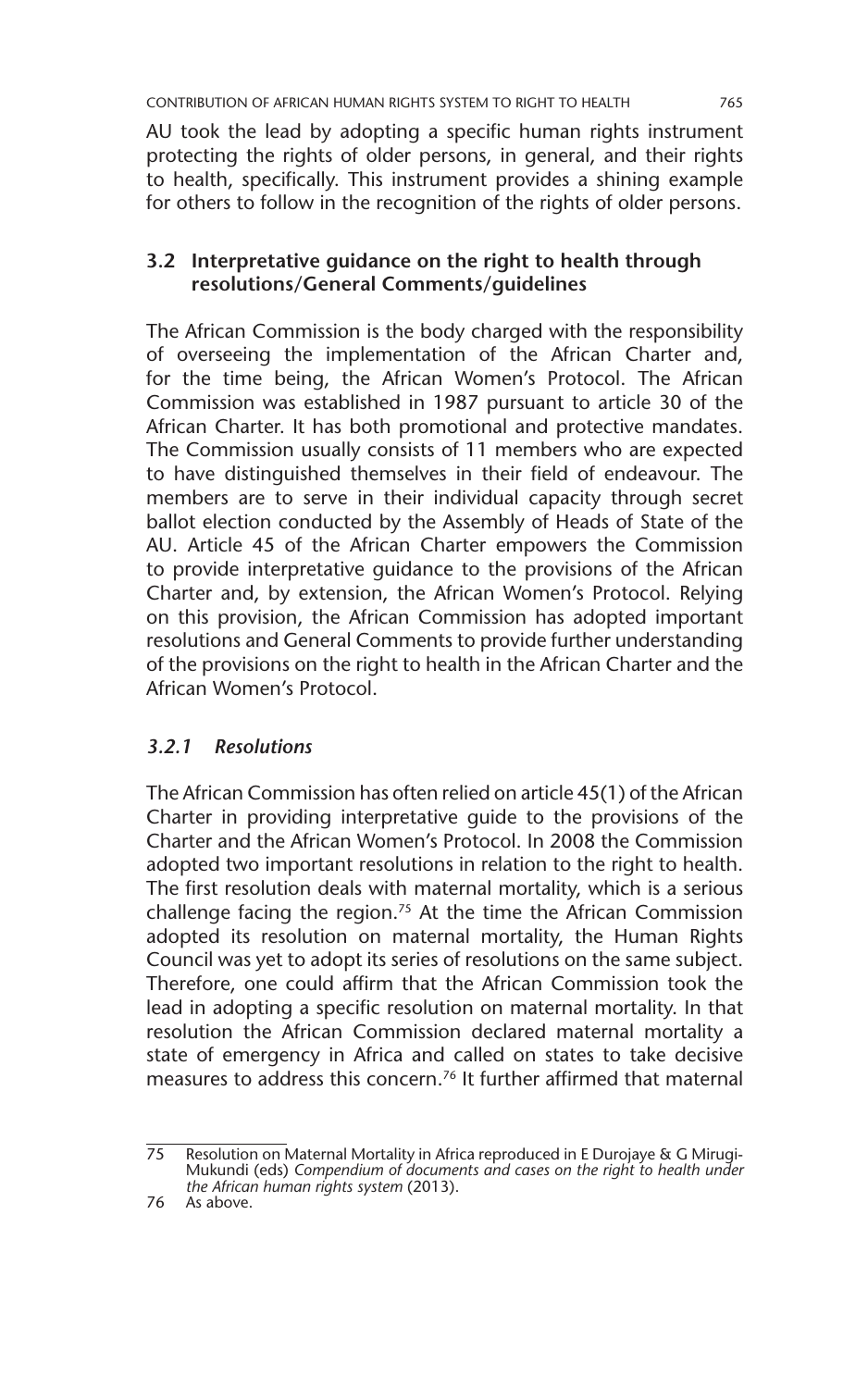mortality undermines various human rights recognised in the Charter, including the rights to life, dignity, non-discrimination, and health. The Commission called on African governments to adopt a holistic approach towards addressing maternal mortality in the region.<sup>77</sup> The Human Rights Council subsequently adopted the first 52 of its many resolutions on maternal mortality drawing on the inspiration of the African Commission resolution on this issue.<sup>78</sup>

In the same year the African Commission adopted another resolution to address access to medicines in Africa.<sup>79</sup> The resolution was aimed at clarifying states' obligations in relation to the enjoyment of the right to health in article 16 of the African Charter. Concerned about a lack of access to life-saving medications for HIV and inspired by General Comment 14 of the ESCR Committee, the Commission urged African governments to ensure the availability, accessibility, acceptability, and quality of essential medicines for all. It further called on states to respect, protect and fulfil the realisation of access to medicines for everyone. It further urged African governments, when entering into any trade agreements, to consider the implications for access to medicines and the enjoyment of the right to health.<sup>80</sup> This resolution is significant given that at the time of its adoption, access to life-saving medications for HIV was a serious challenge in Africa. Due to patent rights enjoyed by pharmaceutical companies on antiretroviral drugs under the World Trade Organisation's Trade-Related Aspect of Intellectual Property Rights (TRIPS) Agreement,<sup>81</sup> the costs were far beyond the reach of many Africans. This resolution, therefore, served as a strong statement to African governments not to compromise the enjoyment of the right to health through trade agreements.

More recently the African Commission adopted two important resolutions crucial to the realisation of the right to health, including sexual and reproductive health. In 2013, at the wake of the disturbing incidents of forced sterilisation of HIV-positive women across Africa, the Commission rose to the occasion by adopting Resolution 260

<sup>77</sup> As above.<br>78 See en l

See, eg, Human Rights Council Resolution on Preventable Maternal Mortality and Morbidity and Human Rights 2010; Human Rights Council Resolution on Preventable Maternal Mortality and Morbidity and Human Rights 2011; Human Rights Council Resolution on Preventable Maternal Mortality and Morbidity and Human Rights 2016.

<sup>79</sup> Resolution 141 on Access to Health and Needed Medicines in Africa ACHPR/Res 141(XXXXIV)08.

<sup>80</sup> As above.<br>81 TRIPS Ag

<sup>81</sup> TRIPS Agreement on Trade-Related Aspects of Intellectual Property Rights 15 April 1994, Marrakesh Agreement Establishing the World Trade Organisation, Annex 1C, 1869 UNTS 1197 (1994) (TRIPS Agreement).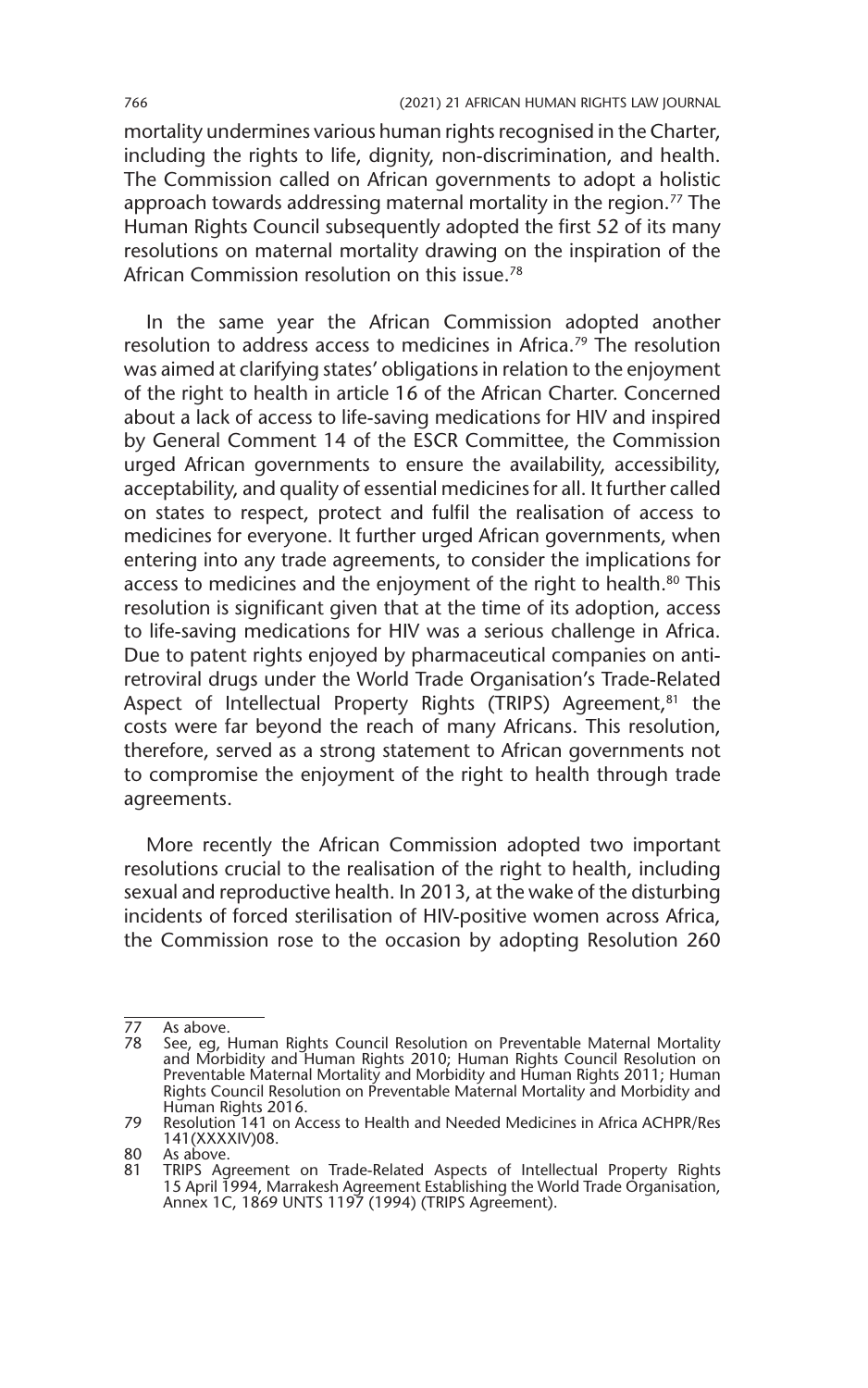on Involuntary Sterilisation as a violation of human rights.82 The Resolution condemns all forms of involuntary sterilisation targeted at vulnerable groups, such as women living with HIV, as a violation of the rights to dignity, health, non-discrimination and freedom from cruel, inhuman and degrading treatment.<sup>83</sup> This timely resolution urges African governments to put in place mechanisms that will ensure that HIV-positive women are not subjected to coercive forms of sterilisation. More importantly, the Commission enjoins states to ensure the participation of women living with HIV in the development of laws, policies and programmes relating to their sexual and reproductive health.<sup>84</sup> By this statement, the Commission would seem to be echoing the aphorism 'nothing for us without us', an approach that is grounded in the right to participation for vulnerable and marginalised groups in matters affecting their lives. The Resolution recommends the training of healthcare providers and the need for government to put in place redress mechanisms for victims of involuntary sterilisation.

In 2014 the African Commission adopted the landmark Resolution 275 addressing all forms of violence against an individual based on real or perceived sexual orientation or gender identity.<sup>85</sup> This was the first time the African Commission took a bold step to address this seemingly controversial issue on the continent. Prior to this period, the African Commission had been perceived as homophobic and unwilling to address issues relating to sexual orientation or gender identity.<sup>86</sup> This is hardly surprising given that many leaders of the AU have expressed stiff opposition to advocating the rights of sexual minorities in their countries. In particular, homophobic statements credited to late Zimbabwean President Robert Mugabe and President Museveni of Uganda all point to intolerance of sexual minorities and a lack of respect for their fundamental rights.<sup>87</sup> These attitudes tend to fuel violence and human rights abuses of sexual minorities on the continent. Therefore, it was a momentous occasion for the

<sup>82</sup> Resolution 260 on Involuntary Sterilisation and the Protection of Human Rights in Access to HIV Services – ACHPR/Res 260 (LIV) 2013.

<sup>83</sup> As above.<br>84 As above.

<sup>84</sup> As above.<br>85 Resolution

<sup>85</sup> Resolution on Protection against Violence and other Human Rights Violations against Persons on the Basis of Their Real or Imputed Sexual Orientation or Gender Identity – ACHPR/Res 275 (2014).

<sup>86</sup> For a detailed discussion on this, see V Balogun & E Durojaye 'The African Commission on Human and Peoples' Rights and the promotion and protection of sexual and reproductive health' (2011) 11 *African Human Rights Law Journal* 

<sup>368.</sup> 87 See 'Mugabe condemns gay "filth"' *News24*, https://www.news24.com/ News24/Mugabe-condemns-gay-filth-20110414 (accessed 2 July 2021); see 'Uganda's President Museveni signs controversial anti-gay Bill into law', https:// edition.cnn.com/2014/02/24/world/africa/uganda-anti-gay-bill/index.html (accessed 2 July 2021).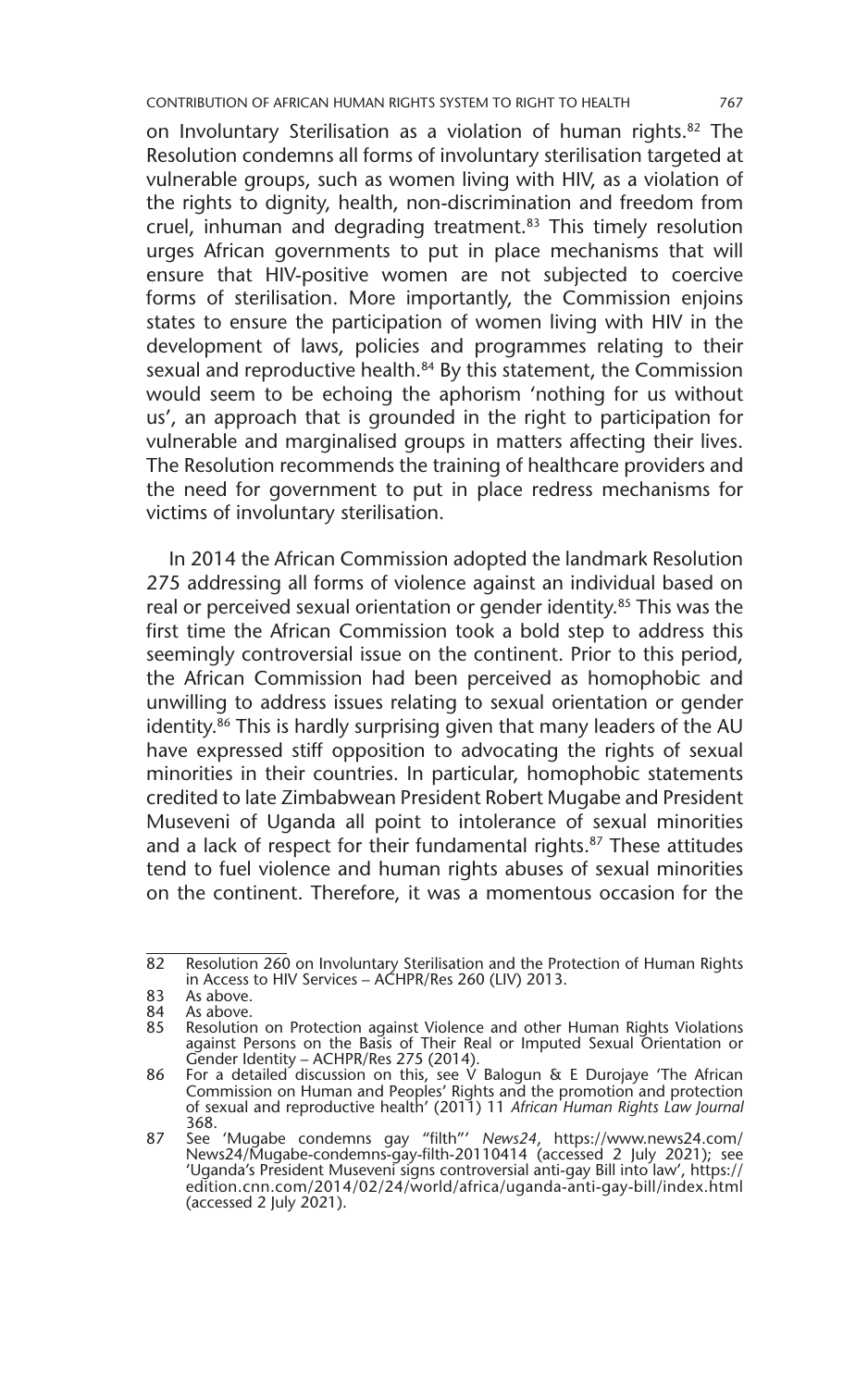Commission to adopt this Resolution. The Resolution observes that article 2 of the African Charter prohibits discrimination on various grounds including any 'other status'.88 It calls on African governments to end all forms of violence and human rights violations perpetrated by the state, its agents or by non-state actors against persons based on their sexual orientation or gender identity.89 It particularly requires African governments to adopt laws and policies prohibiting or punishing all forms of violence targeting individuals based on their real or perceived sexual orientation or gender identity.<sup>90</sup> If properly implemented at the national level, this significant resolution will go a long way in addressing human rights violations experienced by sexual minorities in the region.<sup>91</sup>

The African Commission has taken a step further by engaging with states during the reporting process on steps taken to protect the rights of sexual minorities. For instance, in its Concluding Observations to Nigeria the Commission expressed concerns with the enactment of the law criminalising homosexuality in the country, noting that such laws have the potential to engender violence in the country.92 The Commission also expressed concerns that this may drive the activities of sexual minorities underground, thereby making them vulnerable to HIV and unable to seek healthcare services.

#### *3.2.2 General Comments*

In 2012 the African Commission adopted its first General Comment (General Comment 1) to clarify the provision of articles 14(1)(d) and (e) of the African Women's Protocol.93 As noted above, the provision specifically relates to the protection of women's rights in the context of HIV. In clarifying this provision, the African Commission notes that to prevent women from sexually-transmitted infections, including HIV, states must ensure access to sexual and reproductive health

 $\overline{88}$  Resolution 275 (n 85).<br>89 As above For a det

As above. For a detailed discussion of this resolution, see BD Nibogora 'Advancing the rights of sexual and gender minorities under the African Charter on Human and Peoples' Rights: The journey to Resolution 275' in E Durojaye et al (eds) *Advancing sexual and reproductive health and rights in Africa: Constraints and opportunities* (2021) 171.

<sup>90</sup> As above.<br>91 As above.

As above.

<sup>92</sup> See Concluding Observations and Recommendations – Nigeria: 5th Periodic Report, 2011-2014 adopted at 57th ordinary session 4-18 November 2015, Banjul, The Gambia.

<sup>93</sup> General Comment 1 on arts 14(1)(d) and (e) of the Protocol to the African Charter on Human and Peoples' Rights on the Rights of Women in Africa adopted by the African Commission on Human and Peoples' Rights during its 52nd ordinary session in November 2012.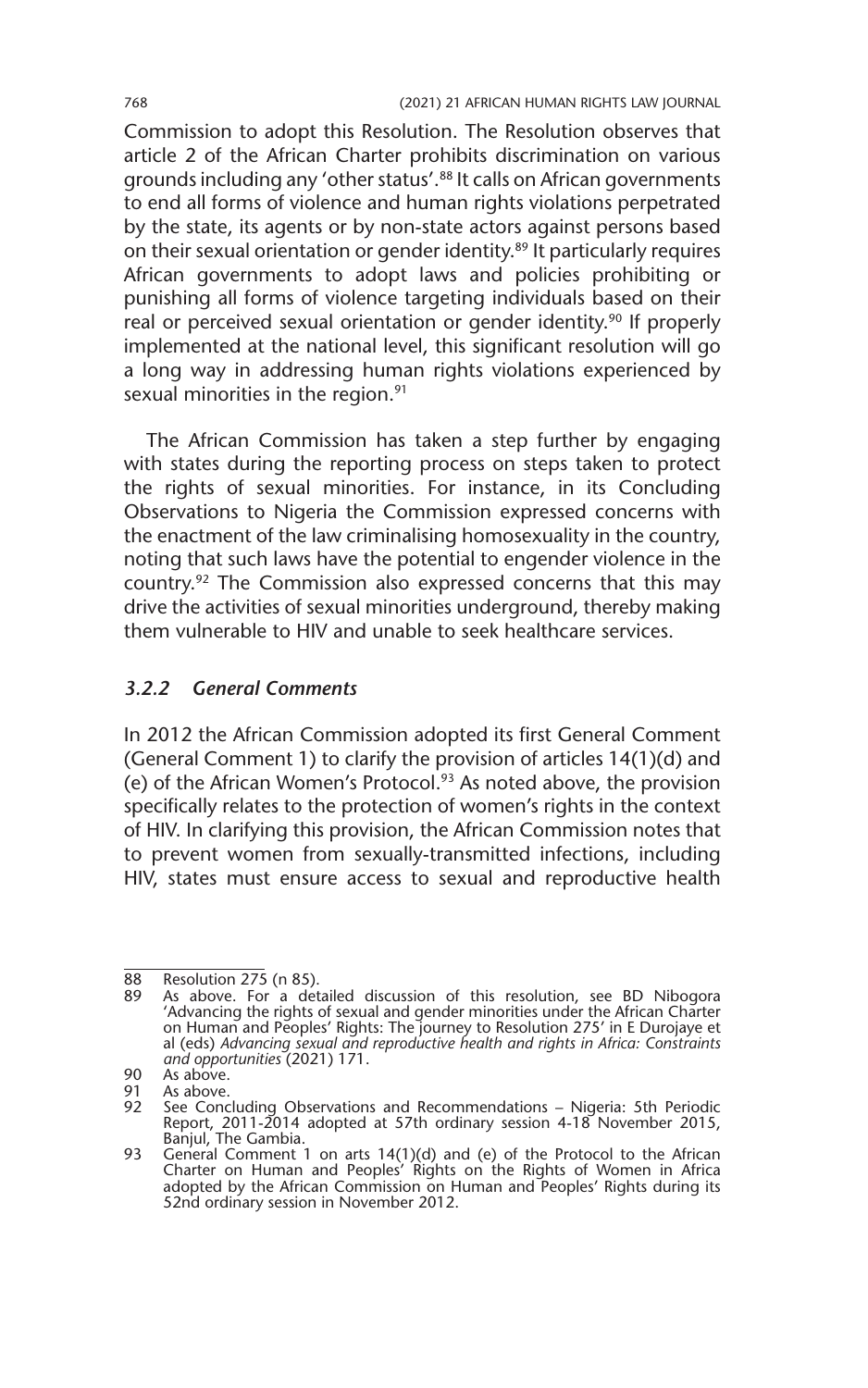information and services to women and girls.<sup>94</sup> The Commission further notes that states should ensure the provision of sexuality education and evidence-based policies and programmes on the sexual and reproductive health of women and girls.<sup>95</sup> With regard to knowing one's HIV status, the Commission notes that while this provision is intended to protect women, it must not be implemented in a manner that will undermine an individual's rights to privacy and confidentiality.96 More importantly, the Commission notes that this provision must be carried out in line with international norms and standards. It further explains that the right to self-protection and the right to be protected are intrinsically linked to other rights of women, including the rights to equality and non-discrimination, life, dignity, health, self-determination, privacy and to be free from all forms of violence. The Commission notes that states are to

provide access to information and education, which should address all taboos and misconceptions relating to sexual and reproductive health issues, deconstruct men and women's roles in society, and challenge conventional notions of masculinity and femininity;

provide access to sexual and reproductive health services by ensuring availability, accessibility, acceptability and quality sexual and reproductive health care services for women.<sup>97</sup>

This holistic and gender-sensitive approach by the African Commission is commendable and sets it apart from UN treatymonitoring bodies such as the ESCR and CEDAW Committees. It would be recalled that as a far back as 1990s the CEDAW Committee adopted General Recommendation 15 on Women and HIV/AIDS.<sup>98</sup> However, unlike General Comment 1 of the African Commission, the General Recommendation of CEDAW is short and fails to address contemporary issues relating to women and HIV. To this extent, General Comment 1 of the African Commission is an important contribution to the understanding of the right to health of women in the context of the HIV/AIDS pandemic. The Commission has recommended to states the need to adopt progressive HIV legislation that will address the needs of vulnerable and marginalised groups, especially women and girls.<sup>99</sup>

 $\overline{94}$  As above.<br>95 As above.

<sup>95</sup> As above.<br>96 General C

<sup>96</sup> General Comment 1 (n 93) 26.<br>97 General Comment 1 (n 93) 40.

General Comment 1 (n 93) 40.

<sup>98</sup> CEDAW Committee General Recommendation 15: Avoidance of Discrimination against Women in National Strategies for the Prevention and Control of Acquired Immunodeficiency Syndrome (AIDS), 1990, A/45/38.

<sup>99</sup> See, eg, Concluding Observations and Recommendations – Malawi: Initial and Combined Periodic Reports, 1995-2013 adopted at its 57th ordinary session November 4-18 November 2015, Banjul, The Gambia.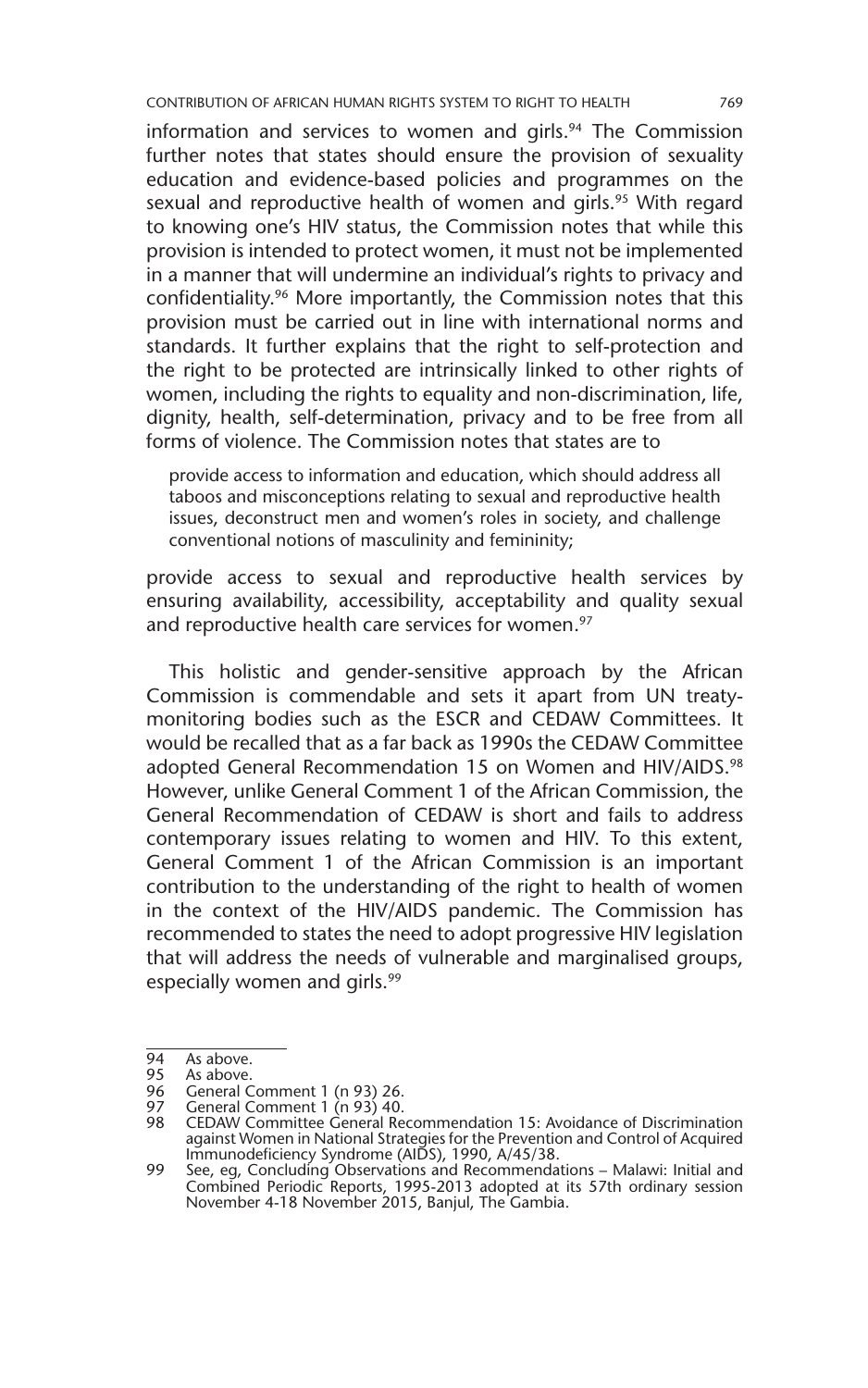In its General Comment 2 on other provisions of article 14 of the African Women's Protocol, the Commission reasons that states are to ensure access to healthcare services on a non-discriminatory basis and in ways that are physically accessible, economically accessible, and in which information is accessible.<sup>100</sup> The Commission explains the relevance of equality and non-discrimination to sexual and reproductive health rights of women.<sup>101</sup> It further calls on states to adopt a purposive interpretation of grounds for abortion similar to the WHO Technical Guidance. The Commission explains that when applying a holistic understanding of health as a ground for abortion, the woman's reasons must be taken into account.<sup>102</sup> More importantly, the Commission notes that where risk to 'mental health' is relied upon, it is not necessary to first establish psychiatric evidence.103 It explains that states have the duty to remove restrictions that are not necessary for providing safe abortion services such as the requirements of multiple signatures, approval by committees before an abortion can be performed, or restricting the performance of abortion to medical practitioners.104

In highlighting the nature of states' obligations, the Commission explains that the duty to respect rights requires state parties to refrain from hindering, directly or indirectly, women's rights to sexual and reproductive health and to ensure that women are duly informed on family planning/contraception and safe abortion services.<sup>105</sup> The duty to protect requires state parties to take the necessary measures to prevent third parties from interfering with the enjoyment of women's sexual and reproductive health rights. It particularly cautions on the use of conscientious objection to hinder access to abortion services for women.<sup>106</sup> This clarification becomes important given the serious obstacle conscientious objection has posed to women seeking abortion services across Africa, including in countries with liberal abortion services.<sup>107</sup> The General Comment further explains that the duty to promote imposes an obligation on state parties to create legal, economic and social conditions that enable women to exercise their sexual and reproductive rights with

<sup>100</sup> General Comment 2 on arts 14(1)(a), (b), (c) and (f) and arts 14(2) (a) and (c) of the Protocol to the African Charter on Human and Peoples' Rights on the Rights of Women in Africa adopted by the African Commission on Human and Peoples' Rights during its 54th ordinary session, November 2014.

<sup>101</sup> As above.

<sup>102</sup> General Comment 2 (n 100) paras 37-38.

<sup>103</sup> General Comment 2 paras 39-40.

<sup>104</sup> As above. 105 General Comment 2 42.

<sup>106</sup> General Comment 2 43.

<sup>107</sup> See, eg, S Nabaneh 'Abortion and conscientious objection in South Africa: The need for regulation' in E Durojaye et al (eds) *Advancing sexual and reproductive health and rights in Africa: Constraints and opportunities* (2021) 16.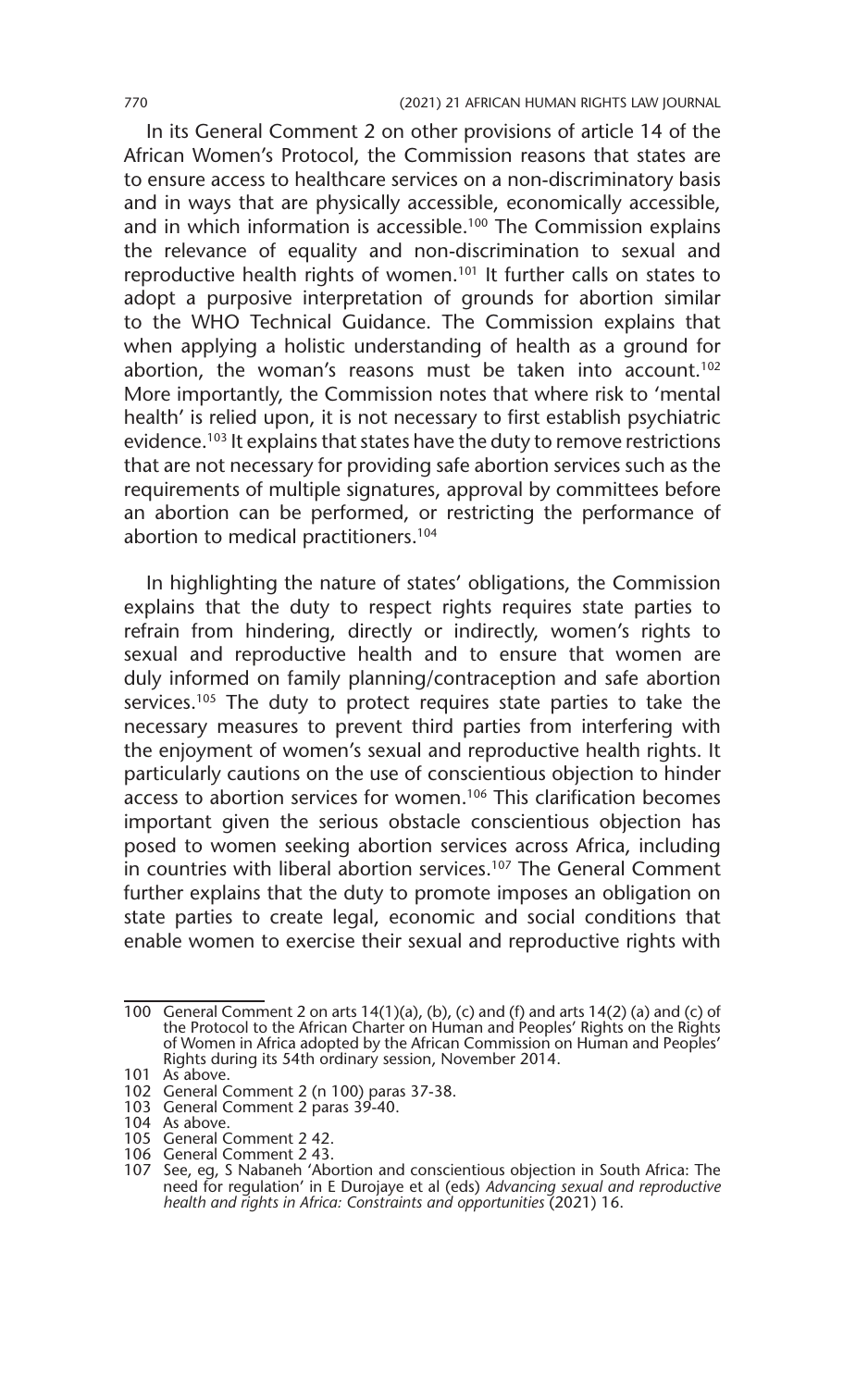regard to family planning/contraception and safe abortion, as well as to enjoy these.<sup>108</sup> Regarding the duty to fulfil, it requires that state parties adopt relevant laws, policies and programmes that ensure the fulfilment *de jure* and *de facto* of women's sexual and reproductive rights, including the allocation of sufficient and available resources for the full realisation of those rights.<sup>109</sup> General Comment 2 not only provides guidance for states to adopt legislative and policy frameworks to ensure access to safe abortion services, but is also useful in 'educating all stakeholders – including healthcare providers, lawyers, policymakers, and judicial officers at the domestic level – about pertinent jurisprudence'.110 It should be noted that General Comment 2 of the African Commission serves as a pace setter to the ESCR Committee's General Comment 22 on the right to sexual and reproductive health, which was adopted in 2016. Thus, the latter builds on the clarification on the understanding of the right to sexual and reproductive health provided by General Comment 2.

In its engagements with states, the African Commission has emphasised the need for African governments to reduce the incidence of unsafe abortion, as this is responsible for the high maternal mortality rate in the region.<sup>111</sup> It has further urged African governments to expedite action with the ongoing legislative reforms on abortion in line with the African Women's Protocol.112 The fact that the Commission is beginning to engage with states as regards their obligations under article 14(2)(c) of the Women's Protocol is a positive development that can potentially serve as a catalyst for reforms of abortion laws in the region.

In General Comment 3 on article 4 of the African Charter, dealing with the right to life, the African Commission adopted a progressive interpretation of the right to life as imposing positive obligations on states.113 According to the Commission, states are not only to refrain from interfering with the enjoyment of the right to life, but they must also ensure the prevention of avoidable loss of life. In particular, the Commission obligates states to ensure the prevention of avoidable death during pregnancy and childbirth as this would

<sup>108</sup> General Comment 2 (n 100) 43.

<sup>109</sup> General Comment 2 44.

<sup>110</sup> C Ngwena, E Brookman-Amissah & P Skuster 'Human rights advances in women's reproductive health in Africa' (2015) 129 *International Journal of Gynaecology and Obstetrics* 184.

<sup>111</sup> See, eg, Concluding Observations and Recommendations - Malawi (n 99) paras 106-107.

<sup>112</sup> As above; see also Concluding Observations and Recommendations – Nigeria (n 92) para 118.

<sup>113</sup> African Commission on Human and Peoples' Rights General Comment 3 on the African Charter on Human and Peoples' Rights: The Right to Life (Article 4), 18 November 2015.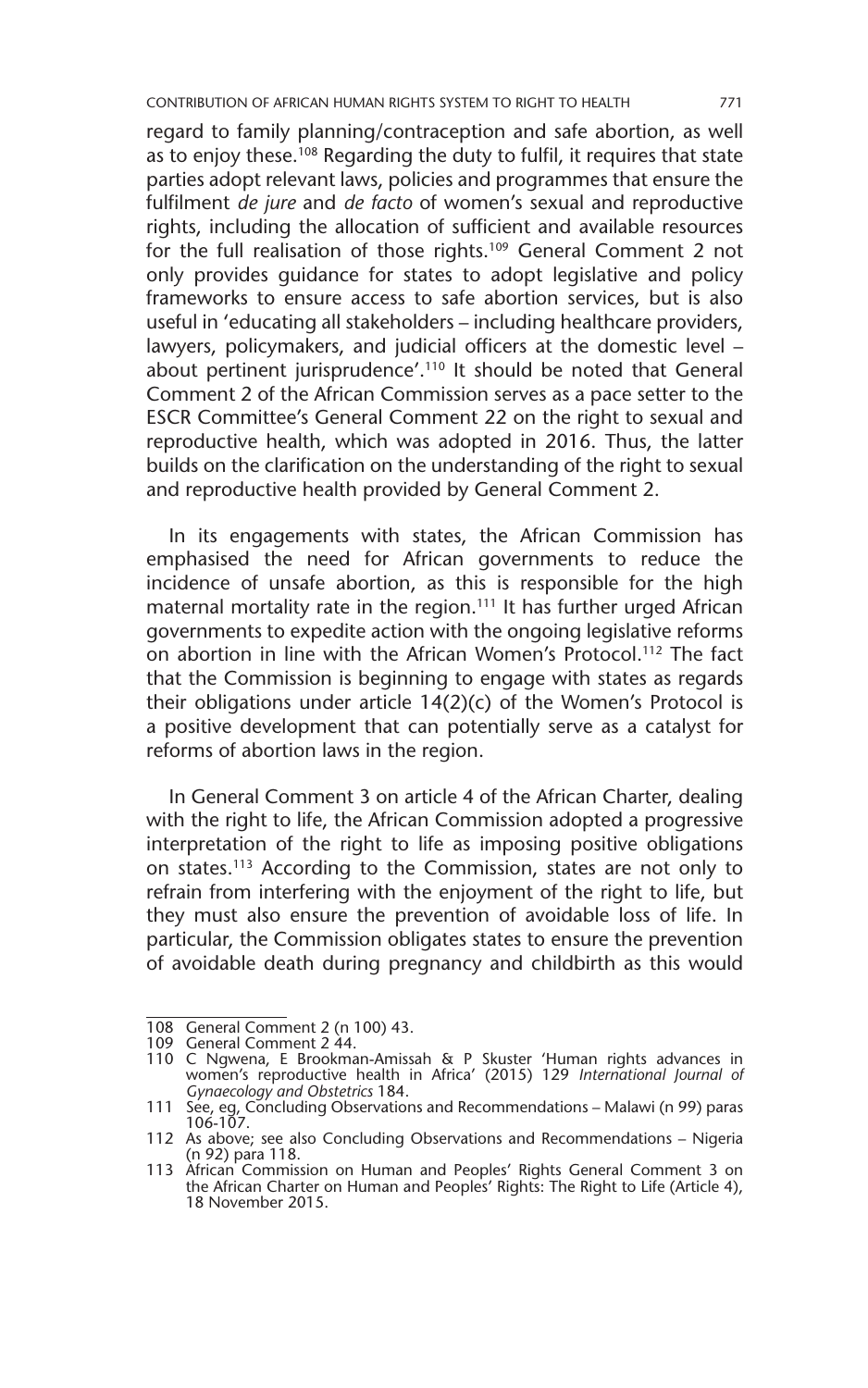amount to a violation of the right to life as guaranteed under the African Charter.<sup>114</sup> This interpretation is crucial for Africa where the rate of maternal death is alarming and where African governments have not shown enough political will to address this issue. It clearly clarifies states' obligations to take positive steps and measures that would ensure that women do not die during pregnancy or childbirth. The recently-adopted General Comment 36 of the Human Rights Committee on the right to life in article 6 of ICCPR would seem to align with the reasoning of the African Commission on this issue.<sup>115</sup>

In one of its joint General Comments with the African Children's Committee, the African Commission addresses the issue of child/ early marriage which has posed serious threats to the health and well-being of the girl child in the region.<sup>116</sup> The joint General Comment is concerned about the prevalence of child/early marriage in the region and its human rights implications. It specifically notes that this practice undermines various rights in the African Charter, the African Women's Protocol and the African Children's Charter. Beyond condemning child marriage as a human rights violation of the girl child, the joint General Comment provides concrete recommendations culturally appropriate for African governments to address this serious human rights concern. These include the need to ensure the verification of births and issuance of birth certificates; to ensure the full implementation of laws and to impose sanctions; education and awareness campaigns; and institutional measures to ensure access to justice and rehabilitation of the girl child already involved in child marriage.117 Other measures include the need to address the root causes of poverty; research to collect data; the prohibition of all harmful cultural practices; engagement with men and traditional rulers; and, above all, the need to address genderbased discrimination.<sup>118</sup>

This General Comment would seem to take a nuanced approach to addressing a very contentious cultural practice in the region. It not only highlights the health consequences of child marriage to the girl child, but also proffers solutions to African governments to address this. Indeed, the General Comment is a comprehensive diagnosis of

<sup>114</sup> As above.

<sup>115</sup> UN Human Rights Committee (HRC) General Comment 36, art 6 (Right to Life), 3 September 2019, CCPR/C/GC/35.

<sup>116</sup> Joint General Comment of the African Commission on Human and Peoples' Rights and the African Committee of Experts on the Rights and Welfare of the Child on ending child marriage adopted by the African Commission on Human and Peoples' Rights and the African Committee of Experts on the Rights and Welfare of the Child 2017.

<sup>117</sup> As above.

<sup>118</sup> As above.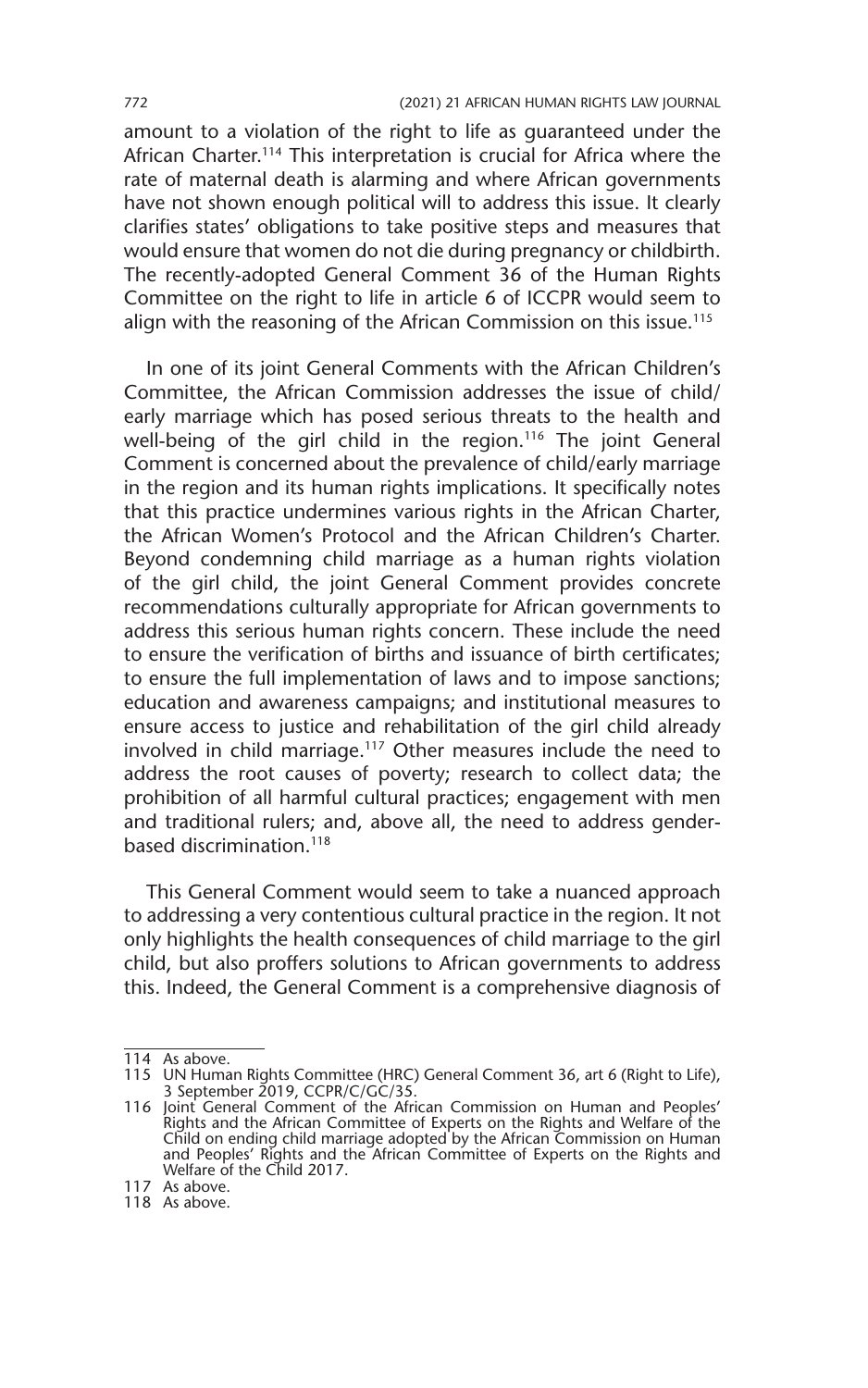the root causes of child marriage, its attendant consequences, and pragmatic recommendations to African governments. It is a positive response to the suffocating effects of harmful cultural practices on the enjoyment of women's rights. Tamale has denounced the role culture and morality play in perpetuating the low status of women and the attendant consequences for their health and well-being in Africa.<sup>119</sup> She reasons that if women must exercise their sexual agency, then African governments should address structural imbalances that perpetuate poverty and inequality among women.120 It is hoped that both the African Commission and the African Children's Committee would engage with African governments during states' reporting processes by inquiring into the implementation status of this General Comment.

#### *3.2.3 Guidelines*

An important document adopted by the African Commission in 2010 is the Principles and Guidelines on the Implementation of the Economic, Social and Cultural Rights in the African Charter.121 This is often referred to as the Nairobi Principles, given that it was adopted in Nairobi, Kenya. The document provides a detailed clarification of the socio-economic rights guaranteed in the African Charter. It echoes the ESCR Committee's explanation in its General Comment 14 on the right to health in ICESCR. These include the fact that states are to ensure available, accessible, acceptable and quality healthcare services.<sup>122</sup> Furthermore, the Principles affirmed the interdependence and interrelatedness of the right to health with other rights such as the right to life, dignity, non-discrimination and privacy as recognised by the ESCR Committee in its General Comment 14.123 The Commission explains that the right to health is an inclusive right encompassing both the right to health care and social determinants of health.124 It identifies the social determinants of health to include access to water, sanitation, adequate food and nutrition, housing and healthy occupational and environmental conditions. The Nairobi Principles further note that the right to health implies refraining from unwarranted interference with one's body, including freedom

<sup>119</sup> S Tamale 'Exploring the contours of African sexualities: Religion, law and power' (2014) 14 *African Human Rights Law Journal* 150.

<sup>120</sup> S Tamale 'Gender trauma in Africa: Enhancing women's links to resources' (2004) 48 *Journal of African Law* 50.

<sup>121</sup> The Principles and Guidelines on the Implementation of Economic, Social and Cultural Rights in the African Charter on Human and Peoples' Rights adopted by the African Commission on Human and Peoples' Rights in November 2010 during its 48th ordinary session.

<sup>122</sup> As above. 123 As above.

<sup>124</sup> Principles and Guidelines (n 121) para 45.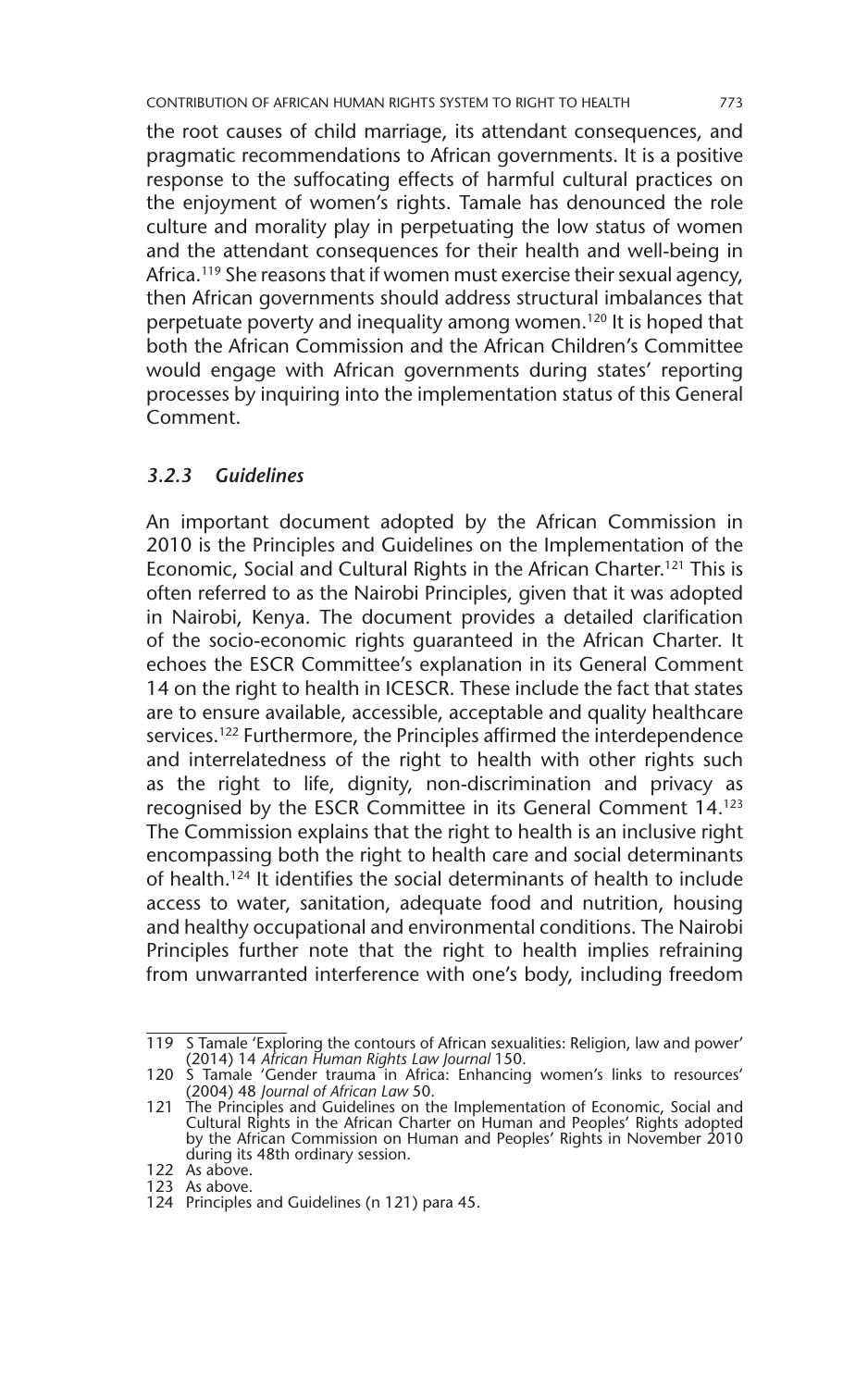from non-consensual medical treatment, experimentation, forced sterilisation and inhuman and degrading treatment.<sup>125</sup> According to the Principles, states must recognise the minimum core of the right to health, including access to healthcare services on a nondiscriminatory basis; the provision of essential medicines; universal access to immunisation; and measures to prevent and treat epidemic and endemic diseases. The document further enjoins states to link poverty-reduction policies and programmes to the enjoyment of the right to health.

In 2017 the African Commission adopted a very progressive document to combat sexual violence and its consequences in Africa. The Guidelines to Combat Sexual Violence and its Consequences in Africa remains one of the important documents by the African Commission on this issue.<sup>126</sup> Drawing on existing international norms and standards on sexual violence, the Commission adopts a broad and progressive definition of sexual violence. The document further provides comprehensive examples of sexual violence to include rape, including marital rape; sexual harassment; female genital mutilation/cutting; virginity testing; child marriage; forced pregnancy; forced abortion; nudity; and forced sterilisation. This is a progressive approach by the Commission, which complements the provisions of the African Women's Protocol on violence against women. The progressive approach of the Guidelines would seem to have taken into consideration the lived experiences of African women with regard to all forms of sexual violence they encounter daily. The Commission would seem to have broken the silence by highlighting some acts of sexual violence hitherto disregarded as serious violations of women's rights. In many African countries sexual harassment and marital rape are indulged and are not adequately addressed under the law. For instance, when Nigeria enacted its Violence against Persons Prohibition (VAPP) Act of 2015, it ominously excluded the criminalisation of marital rape, which has continued to threaten the lives and health of many women in the country.127 Equally, the Guidelines highlight the danger and consequences of sexual violence among women and girls. These include sexually-transmitted

<sup>125</sup> Principles and Guidelines (n 121) para 65.

<sup>126</sup> The Guidelines to Combat Sexual Violence and its Consequences in Africa were adopted during the 60th ordinary session of the African Commission on Human and Peoples' Rights, 8-22 May 2017, Niamey, Niger.

<sup>127</sup> For a comprehensive discussion of the VAPP Act, see C Onyemelukwe 'Legislating on violence against women: A critical analysis of Nigeria's Recent Violence<br>Against Persons (Prohibition) Act, 2015' (2016) 5 *DePaul Journal of Women,*<br>*Gender and the Law,* https://via.library.depaul.edu/jwgl/vol5/iss2/3 26 October 2021). See also N Chibueze et al 'Violence Against Prohibition Act, the Maputo Protocol and women's rights in Nigeria (2018) 39 *Statute Law Review* 337.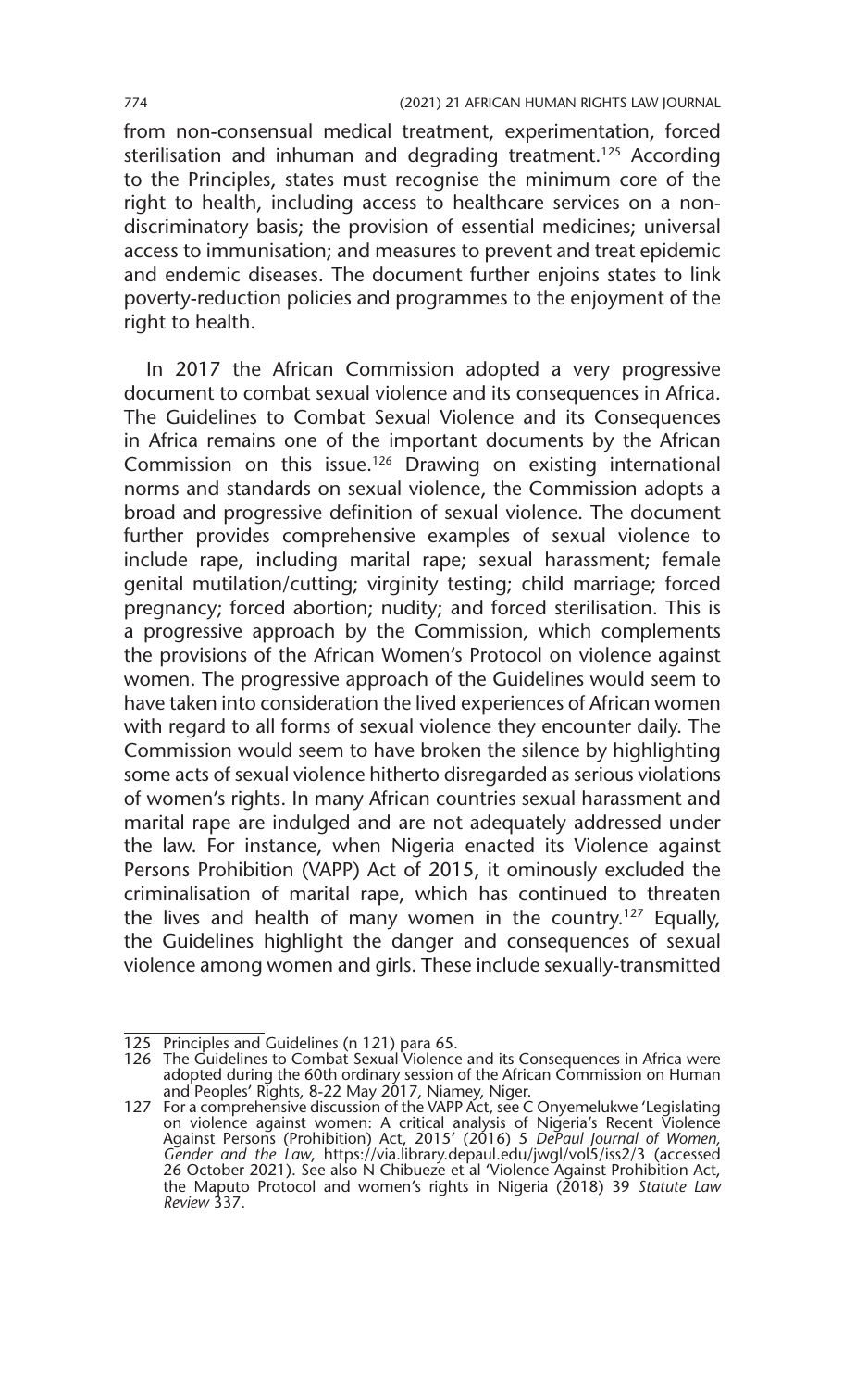infection, mental, socio-economic, physical and psychological distress and threats to life. While the African Commission notes that women and girls are more likely to be affected by sexual violence, it nonetheless observes that men and boys are sometimes affected by this menace.128

The Guidelines will no doubt go a long way in reorienting states and policy makers on how to address sexual violence and all its ramifications. The document contains concrete measures that states should adopt to prevent this type of violence and to support women who have experienced sexual violence. Perhaps one of the weaknesses of the document is that it focuses rather on the consequences more than the prevention of sexual violence. While this is understandable as sexual violence can lead to deleterious consequences for women and girls, taking measures through legislative and other measures to prevent incidents of sexual violence will not only save money but will further ensure the safety and well-being of women and girls in the region.

#### **3.3 Jurisprudence on the right to health**

Over the years the African Commission has handed down important jurisprudence useful in guiding our understanding of the right to health. Some of these cases are directly related to the right to health, while others relate indirectly to this right. In the *Purohit* case the African Commission affirmed that the right to health goes beyond physical access to healthcare services but also includes access to goods and services in relation to health.129 More importantly, the Commission made a salient connection between discrimination and the enjoyment of the right to health. The Commission found that the ill-treatment of persons with mental disabilities in an institution was a violation of their rights to health, non-discrimination and dignity guaranteed in the Charter.<sup>130</sup> It made a very strong statement condemning the poor treatment of persons with mental health challenges. The Commission's reasoning in this case clearly resonates with that of activists for mental health. It broke the silence with regard to stigma and discrimination facing persons with mental illness in the region. This progressive decision came years ahead of the adoption of CRPD. It was one of those decisions by a regional human rights body to affirm the right to dignity of persons with mental ill-health. Thus, the Commission was able to make an important

<sup>128</sup> Guidelines to Combat Sexual Violence and its Consequences (n 126)*.*

<sup>129</sup> *Purohit* (n 46).

<sup>130</sup> As above.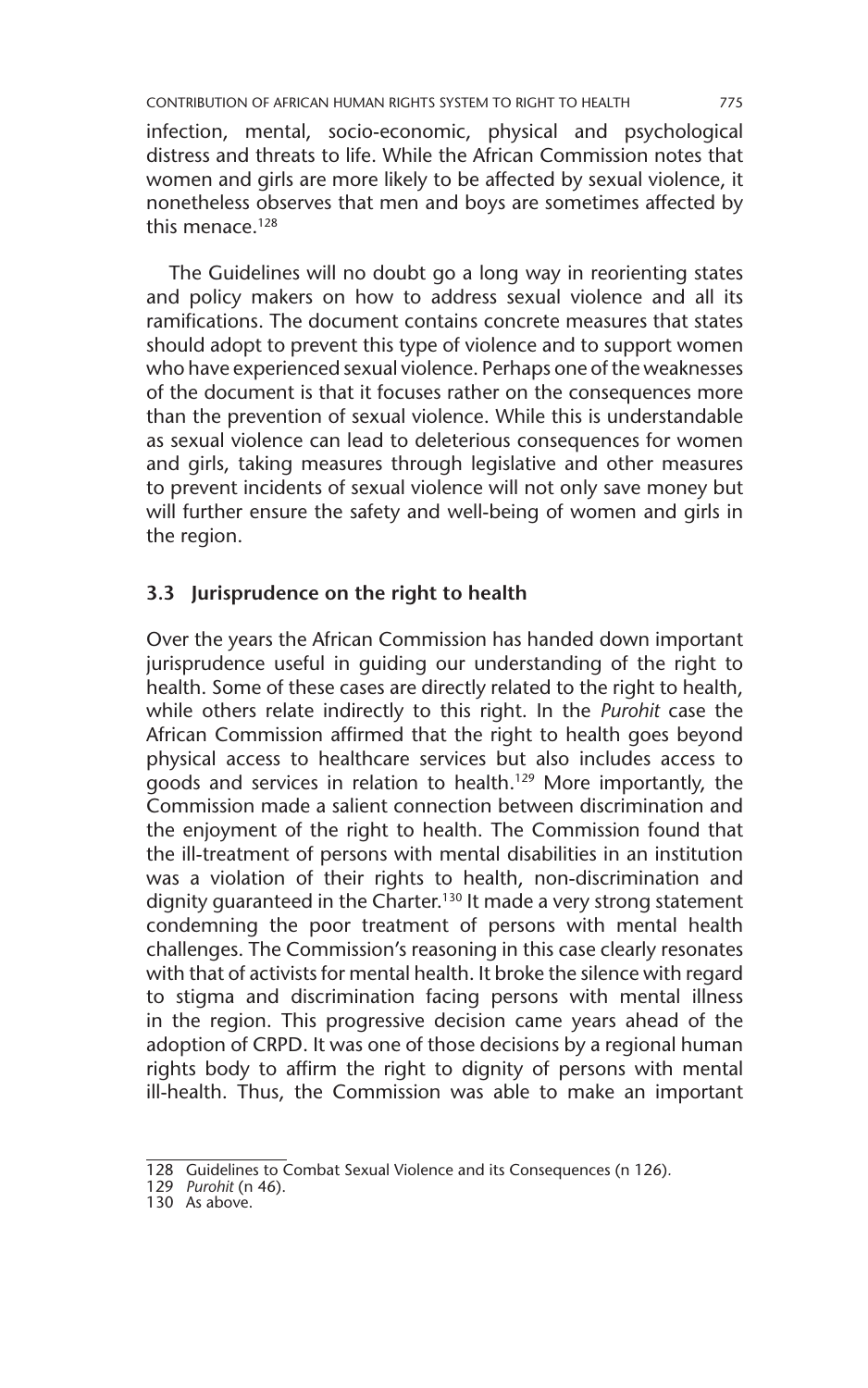contribution by affirming mental health as part of human rights, in general, and the right to health, in particular. More recently, the UN Special Rapporteur on the Right to Health would seem to have echoed the position of the African Commission in *Purohit* by noting that states should pay attention to mental health as a human rights  $imperative.<sup>131</sup>$ 

In *Free Legal Assistance Group & Others v Zaire* the African Commission made an important connection between the social determinants of health and the right to health.<sup>132</sup> It noted that a failure by the state to provide basic services such as potable water, electricity and essential medicines constituted a violation of the right to health in article 16 of the African Charter. This decision is crucial for the realisation of the right to health in the African context. It is a known fact that poverty is rife in many African countries, often exacerbated by poor social service delivery. This makes it difficult for vulnerable and marginalised groups to live a dignified life and enjoy their right to health. In his seminal work Farmer explores the notion of structural violence against the poor.<sup>133</sup> By this, he means that structural deprivations in many societies lead to poverty and inequality, which in turn exacerbate ill-health.134 He argues that promoting the socio-economic rights of the poor is the pathway to upholding their dignity and realising their right to health.<sup>135</sup> While most governments and international agencies are concerned with cost-effectiveness of addressing health crises in poor communities, Farmer shows that little things, such as providing stipends to patients, ensuring access to nutritious food and transport to attend clinics, are far more effective in preventing ill-health and increasing patients' recovery.136 It would seem that this argument resonates with the capabilities approach that has been championed by Noble laureate Sen and, more lately, Nussbaum.<sup>137</sup> Farmer's analysis speaks directly to the situation in Africa where a significant number of people live in poverty. This implies that for African governments to advance the right to health in the region, they must address inequality and poverty among the people.

<sup>131</sup> Report of the Special Rapporteur on the right of everyone to the enjoyment of the highest attainable standard of physical and mental health focusing on core challenges and opportunities for advancing the realisation of the right to mental health of everyone (A/HRC/35/21).

<sup>132</sup> (2000) AHRLR 74 (ACHPR 1995).

<sup>133</sup> P Farmer *Pathologies of power: Health, human rights and the new war on the poor* (1999). 134 As above. 135 As above.

<sup>136</sup> As above.

<sup>137</sup> For a detailed discussion, see M Nussbaum 'Capabilities and human rights' (1997) 66 *Florida International Law Review* 273.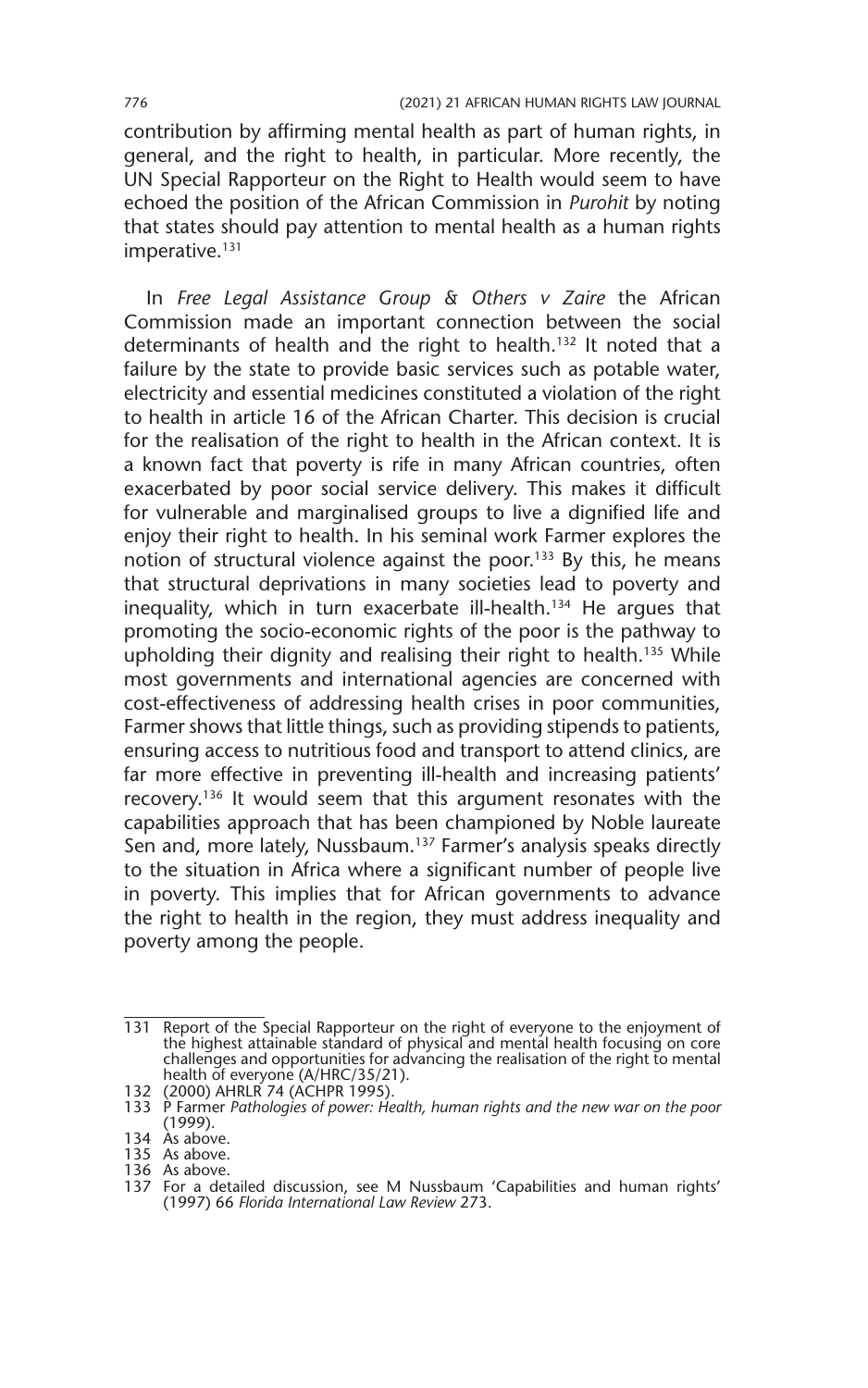This decision in *Free Legal Assistance*, therefore, is a wake-up call to African governments to take concrete measures in addressing social determinants of health with a view to mitigating the impact of poverty among the people and ultimately advancing their right to health. This position has been echoed in the *Sudan* case, where the African Commission linked the 'destruction of homes, livestock, farms as well as poisoning of water' of a group of people to the violation of the right to health.<sup>138</sup> It has been noted that in order for states to address inequality and inequity in access to healthcare services, efforts must be geared towards improving the social determinants of health among vulnerable and marginalised groups.<sup>139</sup>

In the *SERAC* case the African Commission affirmed the duty of the state to protect in the context of the right to health.<sup>140</sup> According to the Commission, a violation of the right to health will occur if a state fails to regulate the activities of a third party, which may interfere with the enjoyment of the right to health of the people. In this case the Commission held that the failure by the Nigerian government to prevent the pollution of water and land of the Ogoni people was in violation of various rights in the African Charter, including the rights to health, life, non-discrimination, housing and food. The *SERAC* case is a leading case in our understanding of the duty of states to protect in the context of socio-economic rights, in general, and the right to health, in particular. Moreover, it is an important case affirming the indivisibility and interrelatedness of rights. A similar decision was reached in the Pen International case where the Commission found that the denial of healthcare services to a prisoner was in violation of the right to life.<sup>141</sup> It would be recalled that at the Vienna Programme of Action the international community affirmed that all human rights are interrelated, indivisible and interdependent.<sup>142</sup> Similarly, the ESCR Committee in General Comment 14 has noted that the enjoyment of the right to health will dependent on other rights such as the right to life, dignity, equality and non-discrimination, liberty and privacy.<sup>143</sup> Yamin has argued that in order for a state to guarantee the right to health of its people, it must ensure access to life-saving medications for all  $144$ 

<sup>138</sup> *Sudan Human Rights Organisation & Another v Sudan* (2009) AHRLR 153 (ACHPR 2009).

<sup>139</sup> See, eg, World Health Organisation Commission on the Social Determinants of Health *Closing the gap in a generation: Health equity through action on the social determinants of health* (2008).

<sup>140</sup> *SERAC* (n 46).

<sup>141</sup> *International Pen* (n 46). 142 Vienna Declaration and Programme of Action UN General Assembly Doc A/ CONF.157/23.

<sup>143</sup> General Comment 14 (n 3) para 12.

<sup>144</sup> AE Yamin 'Not just a tragedy: Access to medications as a right under international law' (2003) 21 *Boston University International Law Journal* 325.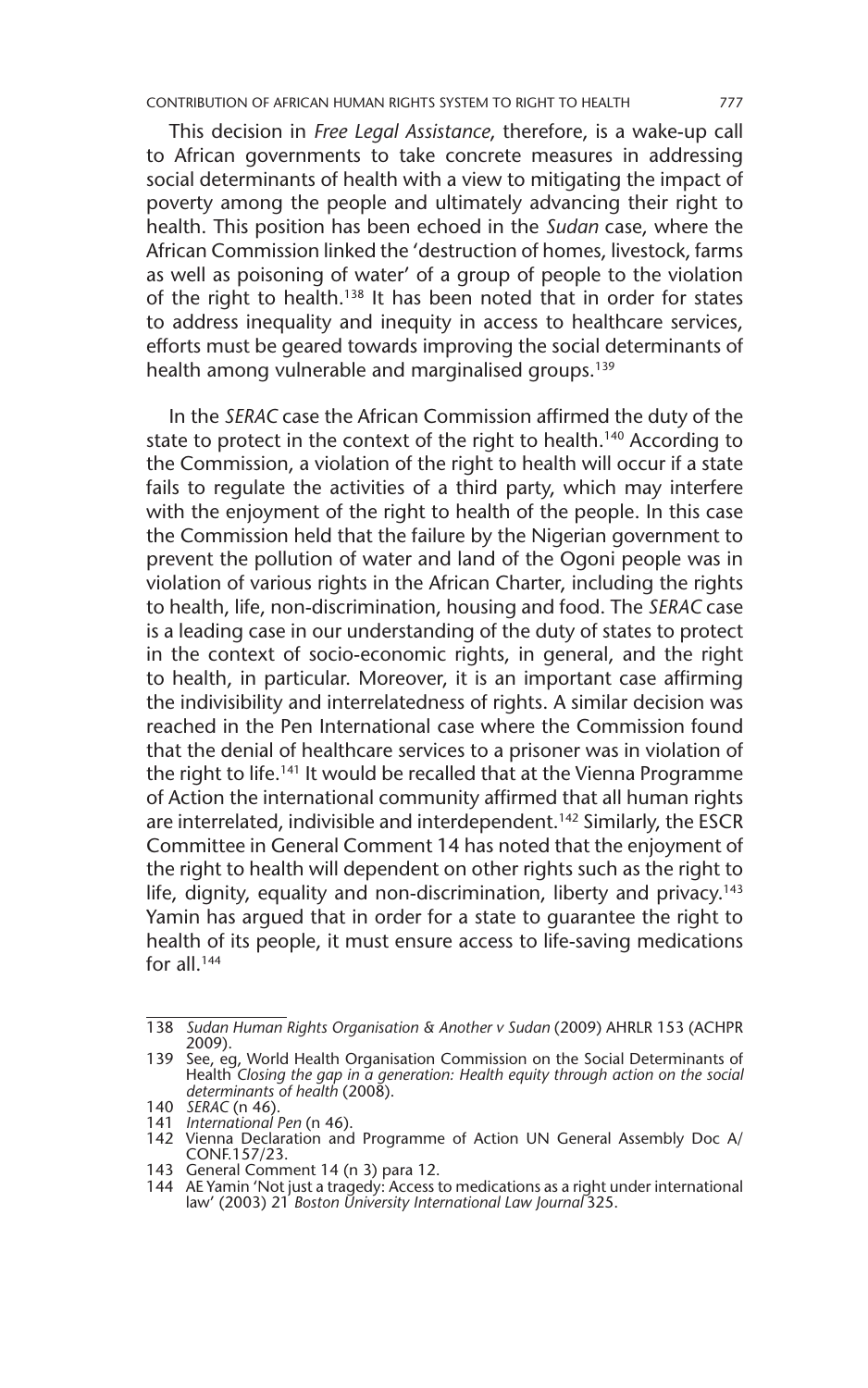#### **4 Some challenges to the realisation of the right to health in Africa**

While the above discussion has shown the significant strides the African human rights system has made in shaping the understanding of the right to health, several factors in the region hamper the effective realisation of this right. First, the slow ratification of some instruments, including the African Women's Protocol, the African Youth Charter and the Protocol on the Rights of Older Persons is a major concern.<sup>145</sup> It is to be regretted that since its adoption in 2016, the Protocol on the Rights of Older Persons has yet to enter into force. This clearly shows the lackadaisical attitudes of African governments towards addressing the human rights of vulnerable groups.

Second, the effective implementation of the norms and standards developed by the relevant regional human rights bodies at the national level remains a source of concern. It should be noted that despite the progressive provision on abortion in the African Women's Protocol, most African countries still maintain a restrictive abortion law regime. This situation has continued to pose threats to the lives and health of African women and has almost rendered illusory article 14(2)(c) of the African Women's Protocol.

Third, of recent the independence of some regional bodies, such as the African Commission, has been threatened by interference by the Executive Council of the AU.146 Given its quasi-judicial role, any attempt to interfere in the work of the Commission could undermine human rights in the region. This onslaught on the Commission is a cause for concern, which requires the solidarity of all well-meaning persons interested in advancing human rights, in general, and the right to health, in particular. This portends ominous signs for the promotion and protection of human rights in the region.

Fourth, African governments continue to lag behind in their reporting obligations to the African Commission, especially with regard to the African Charter and the African Women's Protocol. The state reporting process is a means of assessing how states have performed in implementing the provisions of a treaty. A failure to

<sup>145</sup> Eg, as of March 2020, 42 countries have ratified the African Women's Protocol. See Centre for Human Rights 'State reporting process under the African Commission', https://www.maputoprotocol.up.ac.za/index.php/statereporting (accessed 25 October 2021).

<sup>146</sup> See Executive Council decision EX.CL/Dec.1015(XXIII) adopted at the AU Summit, Nouakchott, Mauritania, 25 June-2 July 2018.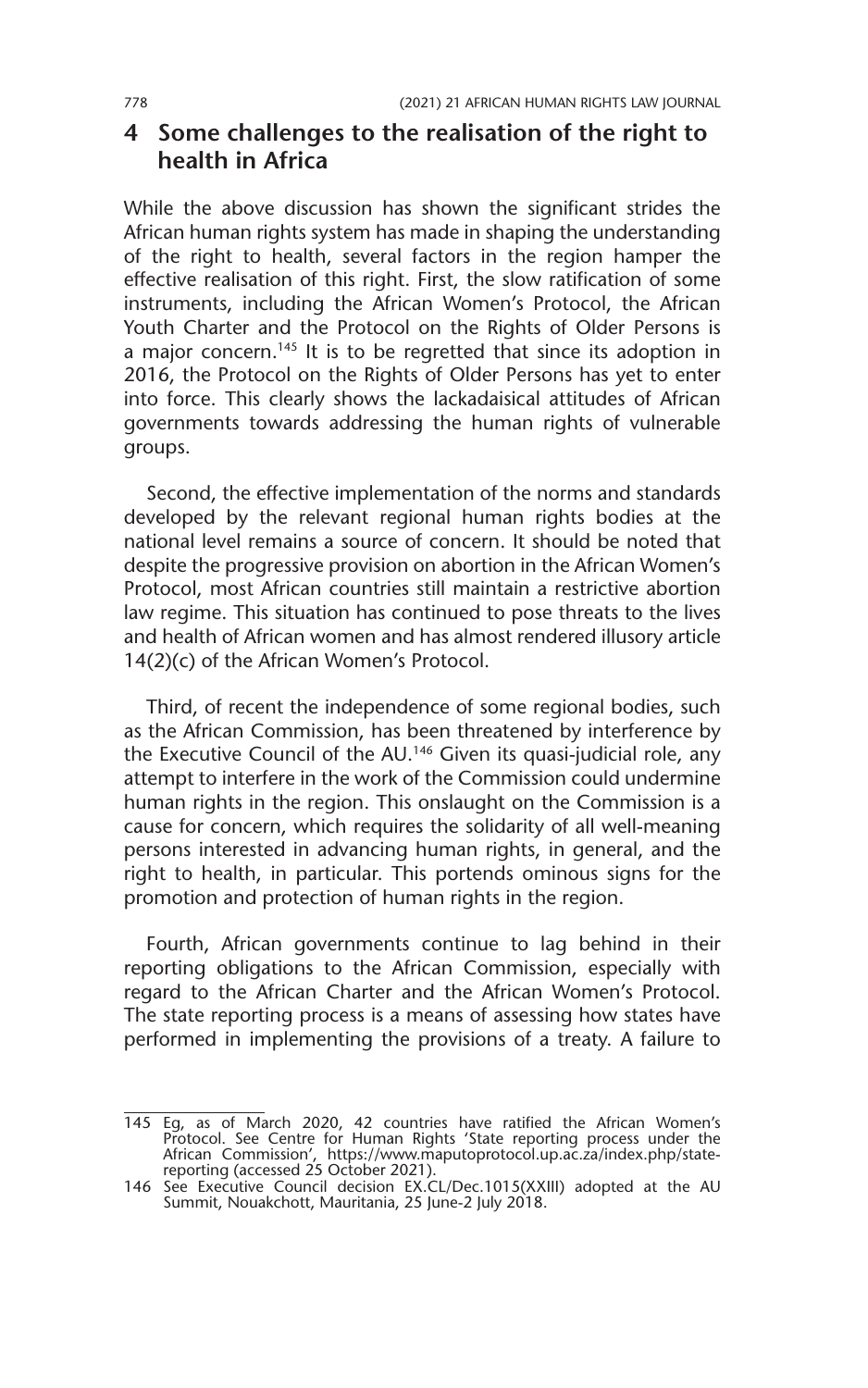report will make it impossible for a treaty-monitoring body to assess whether a state is living up to its obligations under a treaty. It will make it difficult for the African Commission to monitor progress made by states to realise the right to health guaranteed in the African Charter and the Women's Protocol. Therefore, the reporting process is crucial to the implementation of rights in a treaty at the national level. Currently, while some states are doing well with their reporting obligations, some are falling behind. With regard to the African Charter, so far only two countries are up to date with their reports, while others are in arrears with between one and 15 reports, and seven other countries have never submitted any reports to the Commission since ratifying the African Charter.147 As for the African Women's Protocol, only nine countries have so far submitted reports to the Commission on the implementation of this instrument.<sup>148</sup> This leaves much to be desired with regard to African governments' commitments to realising women's rights to health in the region.

Fifth, there are many multidisciplinary and multifaceted nonjuridical challenges to the realisation of the right to health, of which a discussion is beyond the scope of this article. However, suffice to note the disturbing high level of poverty in the region, which has been exacerbated by the COVID-19 pandemic and is a threat to realising the right to health.149 As illustrated above, the enjoyment of the right to health will not be possible unless the underlying determinants of health, such as access to housing, food, water, and sanitation, are assured to everyone. Many African countries are lagging behind in ensuring that their citizens lead a dignified life. While progress has been made worldwide in reducing the rate of poverty, a significant number of people in Africa still live in abject poverty.<sup>150</sup> Poverty can aggravate ill-health and, at the same time, ill-health can lead to poverty. Thus, African governments will need to redouble their efforts in combating poverty in line with their commitments under the Sustainable Development Goals and Agenda 2063.<sup>151</sup>

<sup>147</sup> See African Commission on Human and Peoples' Rights 'State reports and Concluding Observations', https://www.achpr.org/states (accessed 25 October 2021).

<sup>148</sup> African Union 'Maputo Protocol scorecard and index introduced to monitor implementation of Women's Rights', https://au.int/en/pressreleases/20200623/ maputo-protocol-scorecard-and-index-introduced-monitor-implementationwomens (accessed 25 October 2021).

<sup>149</sup> See, eg, R Nanima & E Durojaye *The socio-economic rights impact of COVID-19 in* 

*selected informal settlements in Cape Town* (2020) 150 World Bank 'Africa pulse: An analysis of issues shaping Africa's economic future', http://www.worldbank.org/content/dam/Worldbank/document/Africa/Report/ Africas-Pulse-brochure\_Vol7.pdf (accessed 26 October 2021).

<sup>151</sup> See E Durojaye & G Mirugi-Mukundi (eds) *Exploring the link between poverty and human rights in Africa* (2020).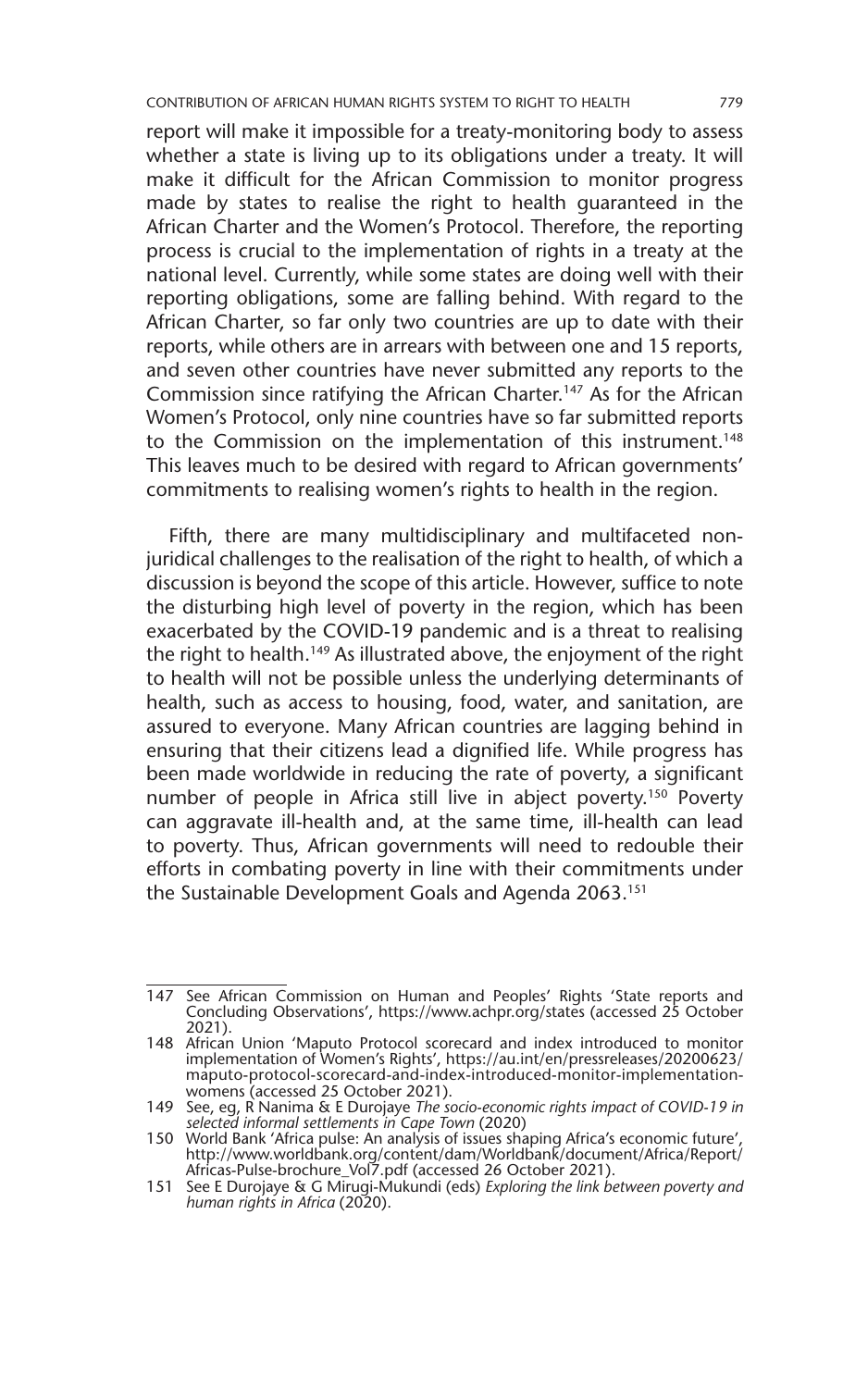#### **5 Conclusion**

This article examined the contributions of the African human rights system to the understanding of the right to health. It explored the normative framework on the right to health and discussed some unique features of the African human rights system for the realisation of this right. In this regard, the article argued that that while the normative framework for the realisation of the right to health originated from the UN human rights system, in recent times the African human rights system has made significant contributions to the understanding of this right. This is evident in the provisions of some human rights instruments relating to the right to health in the region. These include the provisions of the African Women's Protocol, the African Youth Charter and the Protocol to the African Charter on the Rights of Older Persons. As indicated earlier, the African Women's Protocol contains a number of bold and radical provisions on the right to health, including sexual and reproductive health rights of women.152 It has been argued that some of the provisions in these instruments not only go beyond what is contained in the UN treaties but have also broadened the understanding of this right in a way that has responded to the peculiar challenges in the realisation of the right to health in Africa. Indeed, other regions can learn from these developments in Africa.

Moreover, while the interpretation and clarification provided by the African Commission to the right to health would seem to align with the position of the UN treaty bodies, the Commission has gone a step further by articulating the nuances regarding the enjoyment of this right for African people. Thus, the Commission has interpreted that the enjoyment of this right will only be meaningful if the social determinants of health are accorded important priority in the region. The Commission has reasoned that a lack of access to electricity, adequate housing and essential medicines would undermine the enjoyment of the right to health. This important conceptualisation of the right to health is in response to the lived experiences of many people in Africa, where millions of people struggle to make a living.

The broad framing of the right to health in specific African human rights instruments and the progressive interpretation provided by the African Commission are a testament to the fact that the African human rights system should be taken seriously for its contribution

<sup>152</sup> Eg, the provision of arts 14(1)(d) and (e) protecting women from sexuallytransmitted infections, including HIV/AIDS, and 14(2)(c) allowing for abortion on limited grounds.